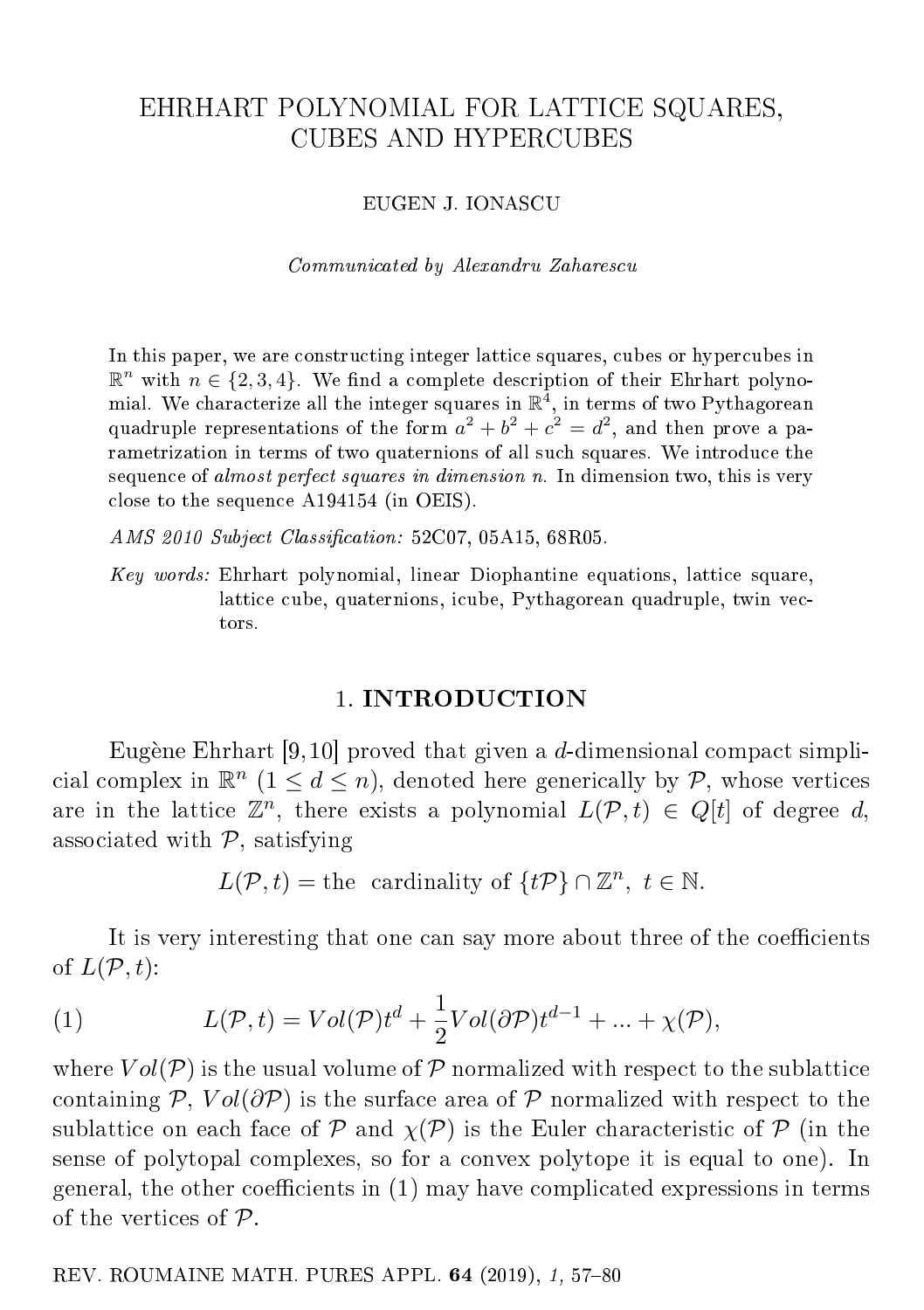It is also known that the number of points in the interior of  $t\mathcal{P}$  is given by  $(-1)^d L(\mathcal{P}, -t)$ . For a polytope that is a cross product of two polytopes, the Ehrhart polynomial is the product of the corresponding smaller degree Ehrhart polynomials. In this article, we are studying this polynomial for lattice squares, cubes, and hypercubes in  $\mathbb{R}^n$ . Such objects have been constructed and counted in several works (see  $[13, 15, 20, 25]$ ).

## 2. SQUARES

## 2.1. Squares in two dimensions

How general can a lattice square in two dimensions look like? We may assume that one of the vertices is at the origin. Then the other vertices, in counterclockwise order, are given by  $A(a, b), B(a - b, a + b)$  and  $C(-b, a)$  where a and b are integers, not both zero, and such that  $gcd(a, b) = 1$ . Using the facts mentioned in the Introduction, the polynomial in (1) is simply  $E_{\Box}(t)$  =  $(a^2 + b^2)t^2 + 2t + 1$  and of course,  $E_{\hat{\Box}}(t) = (a^2 + b^2)t^2 - 2t + 1, t \in \mathbb{N}$ .



In Figure 1, we see the 28 points inside of the square  $OABC$ , with  $A(5,2)$ ,  $B(3, 8)$  and  $C(-2, 5)$ . One interesting problem here is to determine the sequence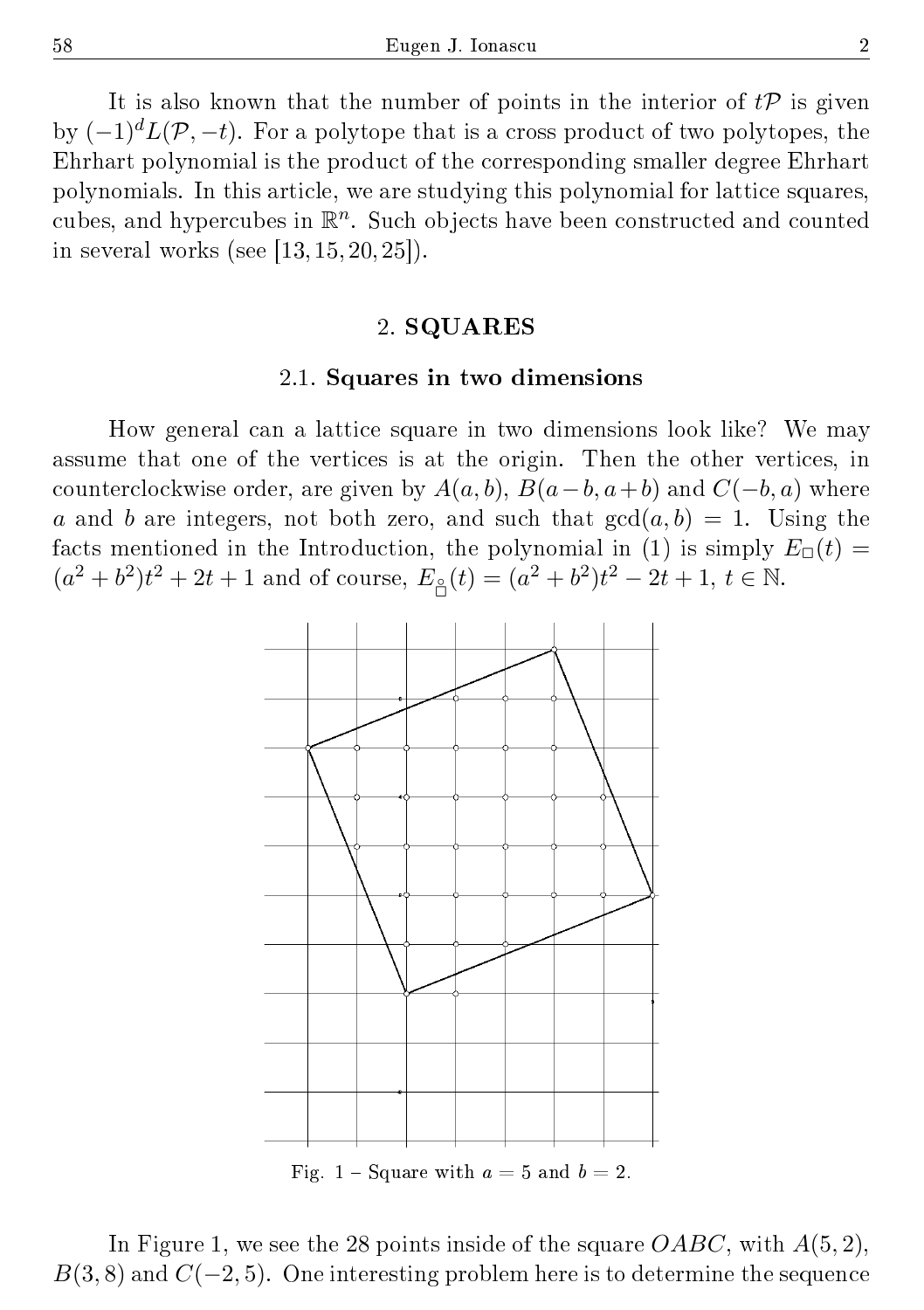of possible lattice points in the interior of such a square. The first hundred terms of this sequence, listed in increasing order, are included in the table below:

|                  |          |     |     |     | --  | 13  | 16  |     | 24  | 25               | 28        | 33      | 36    | 37  | 40  | л   | 49  | 52  |     |
|------------------|----------|-----|-----|-----|-----|-----|-----|-----|-----|------------------|-----------|---------|-------|-----|-----|-----|-----|-----|-----|
| 60               |          | 64  | 65  | m o | 79  | 81  | 84  | 85  | 88  | 96               | 07        | $_{00}$ | 101   | 105 | 108 |     |     |     |     |
| $\overline{124}$ | 20       | 122 | 136 |     | 145 | 148 | 153 | 156 | 161 | $\overline{168}$ | 169       | 70      | $-77$ | 180 | 181 | 184 | 192 | 193 | 196 |
| 197              | 201      | 204 | 209 | 217 | 220 | 221 | 225 | 228 | 229 | 232              | 240       | 241     | 249   | 256 | 257 | 264 | 265 | 268 | 273 |
| 276              | $^{280}$ | 288 | 289 | 292 | 293 | 297 | 301 | 304 | 305 | 210              | 21<br>◡⊥◡ | 316     | 324   | 325 | 328 | 336 | 337 | 345 | 348 |

Let us call this sequence the *almost perfect squares* sequence. In Figure 2, we see some of the squares that show that the above numbers are indeed in the sequence. As a curiosity, 2015 is not in this sequence but 2016 is. This sequence is very close to A194154 in the OEIS (On-Line Encyclopedia of Integer Sequences), but 20 is the first term that is not in our sequence.



Fig.  $2$  – Various squares.

Let us give a reformulation of the exact form of the Ehrhart polynomial above in conjunction with the reciprocity property (about interior points), which can by shown independently using Pick's Theorem.

PROPOSITION 2.1. Given a, b with  $gcd(a, b) = 1$  and  $t \in \mathbb{N}$ , then  $\sharp\{(x,y)\in\mathbb{Z}^2:\ ax+by,\ ay-bx\in[1,t(a^2+b^2)-1]\}=(a^2+b^2)t^2-2t+1.$ 

*Proof.* Counting the points inside the square  $OABC$ , with  $O(0,0)$ ,  $A(a, b)$ ,  $B(a - b, a + b)$  and  $C(-b, a)$ , is equivalent to count the solutions  $(x, y)$  of the system  $(x, y) = \alpha(ta, tb) + \beta(-tb, ta)$  with  $\alpha, \beta \in (0, 1)$ . Since  $\alpha = (x, y)$ .  $(a, b)/t(a^2 + b^2) = \frac{ax + by}{t(a^2 + b^2)}$  and  $\beta = (x, y) \cdot (-b, a)/t(a^2 + b^2) = \frac{ay - bx}{t(a^2 + b^2)}$  we see that the constraints on  $\alpha$  and  $\beta$  is equivalent to  $ax + by$ ,  $ay - bx \in [1, t(a^2 +$  $(b^2) - 1$ . Hence, the result follows from the Ehrhart polynomial expression.  $\square$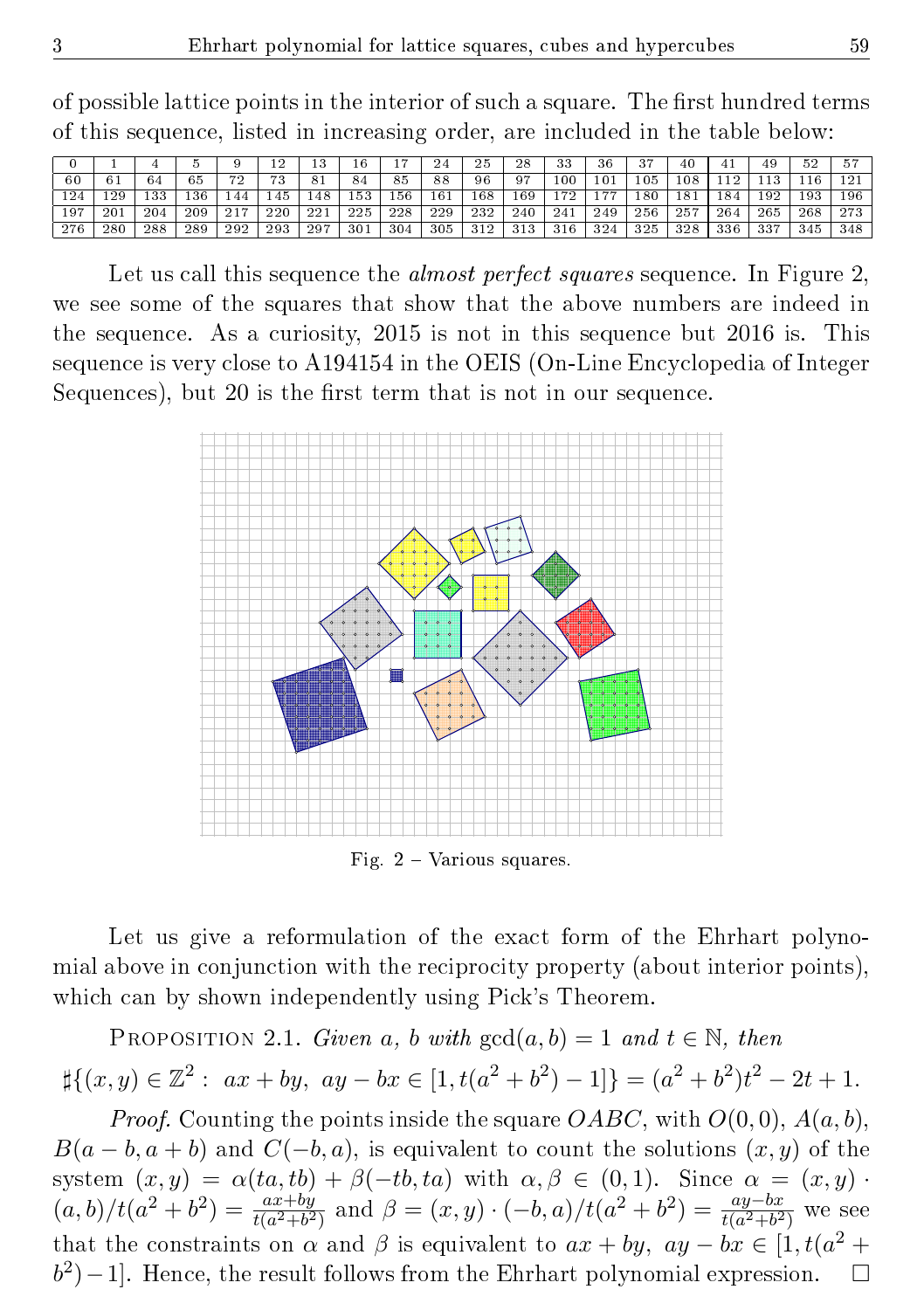So, every term of the sequence of almost perfect squares is the answer to a counting as in Proposition 2.1, which in particular gives the justification of one of our earlier claims:

 $\sharp \{(x, y) \in \mathbb{Z}^2 : 44x + 9y, 44y - 9x \in [1, 2016] \} = 2016.$ 

#### 2.2. Squares in three dimensions

In  $\mathbb{R}^3$ , we can obtain a lattice square by taking two orthogonal vectors with integer coordinates of the same length:  $u = (a, b, c), v = (a', b', c')$  such that  $a^2 + b^2 + c^2 = a'^2 + b'^2 + c'^2 = \ell$  and  $aa' + bb' + cc' = 0$ . In [13], two such vectors are called *twin* vectors. The number of such twin vectors having a given length is calculated in [13]. In [20], this concept is generalized to  $m$ dimensions and called m-icube (a set of  $m$  vectors in  $\mathbb{Z}^n$ , mutually orthogonal and of the same length). Since we are interested in generalizing these ideas to any dimension, we are going to use this terminology also.

Although it does not make much of a difference it is natural to assume that the square is *irreducible*, i.e.,  $gcd(a, b, c, a', b', c') = 1$ . If we set  $d = gcd(a, b, c)$ ,  $d' = gcd(a', b', c')$  and  $D = gcd(bc' - b'c, ac' - a'c, ab' - b'a)$ , we have the following more general formula, than in two dimensions, for the  $E_{\Box}(t)$ .

Theorem 2.2. The Ehrhart polynomial of a lattice square embedded into  $\mathbb{R}^3$ , described above and with the notation introduced is given by

(2) 
$$
E_{\Box}(t) = Dt^2 + (d + d')t + 1.
$$

Proof. The fundamental domain of the lattice containing the triangle has a volume equal to  $\sqrt{n_1^2 + n_2^2 + n_3^2}$  where  $\vec{n} = [n_1, n_2, n_3]$  is a vector normal to the plane containing the triangle and such that  $gcd(n_1, n_2, n_3) = 1$  (see [1] and  $[19]$ ). Such a vector is given clearly by the cross-product of u and v:  $n=\frac{1}{\sqrt{r}}$  $\frac{1}{D}u \times v = \frac{1}{L}$  $\frac{1}{D}(bc'-b'c,-(ac'-a'c),ab'-b'a)$ . Let us observe that because of Lagrange's Identity  $\ell^2 = (a^2 + b^2 + c^2)(a'^2 + b'^2 + c'^2) = (aa' + bb' + cc')^2 +$  $(bc'-b'c)^2 + (ac'-a'c)^2 + (ab'-b'a)^2$ , we conclude that  $|n| = \frac{\ell}{L}$  $\frac{\ell}{D}$ . Hence, we see that the first coefficient of the Ehrhart polynomial is  $\sqrt{\ell^2}/(\frac{\ell}{\ell})$  $\frac{\ell}{D}$ ) = D. Similar argument goes for the second coefficient.  $\square$ 

*Standard Examples.* Let us analyze some examples which are not  $xy, xz$ or yz-plane examples. First, let us take  $u = (3, -3, 0)$  and  $v = (1, 1, 4)$ ; observe that  $|u|^2 = |v|^2 = 18$  and  $u \cdot v = 0$ . In this case  $n = 6(-2, -2, 1)$ , and the equation of the plane is  $2x + 2y - z = 0$  and  $E_{\Box}(t) = 6t^2 + 4t + 1$ . We know that  $E_{\Box}(-1) = 3$  represents the number of lattice points in the interior of the square. We notice that 3 (and  $E_{\Box}(-2) = 17$ ) was not an almost perfect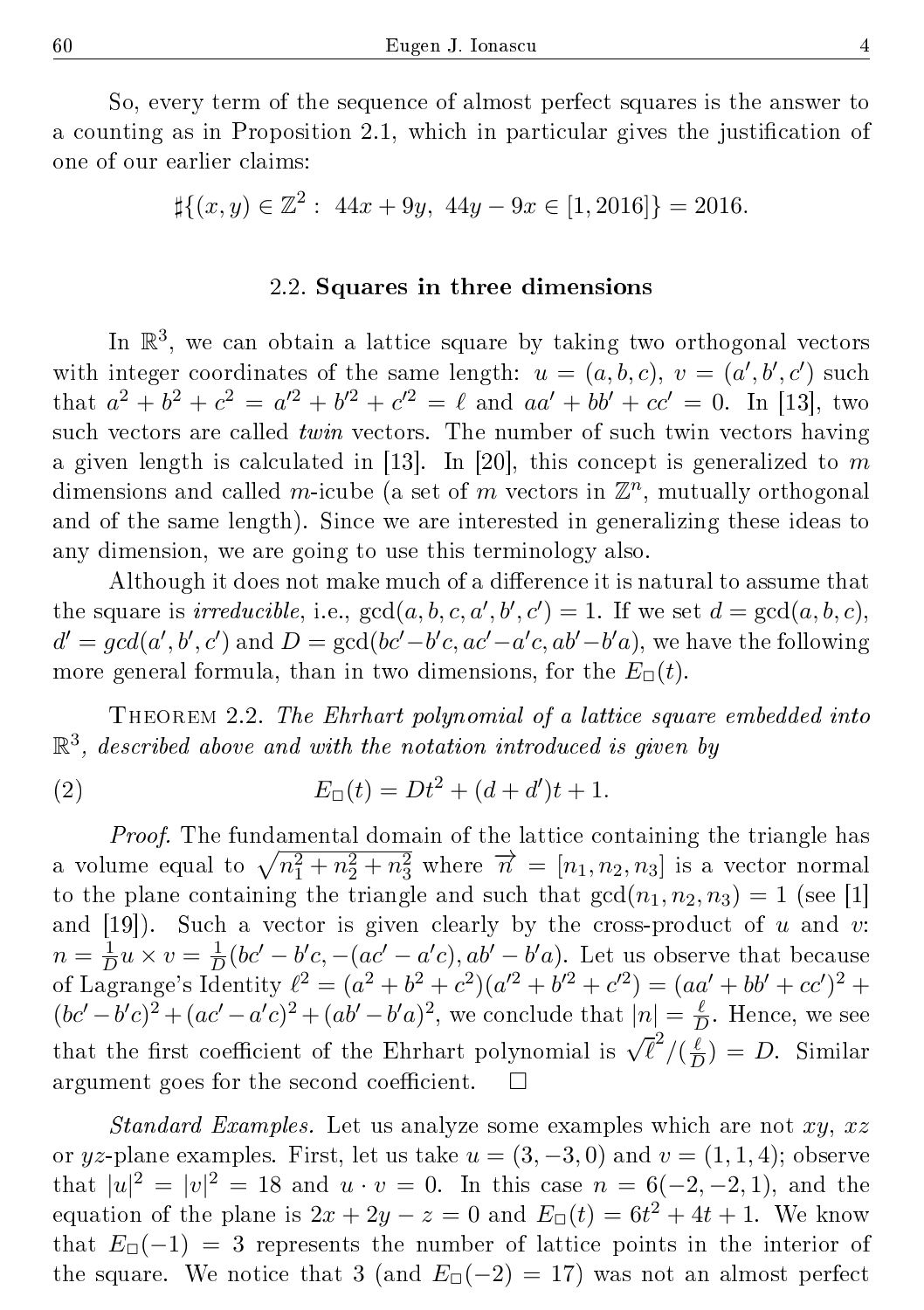number. Hence we may want to generalize that sequence to *almost perfect* squares in dimension n.

What is interesting is that in the plane  $2x + 2y - z = 0$  we have another square:  $\overline{u} = (2, -1, 2)$  and  $\overline{v} = (-1, 2, 2)$ . Also, the square above can be written in terms of this one basically like in two dimensions:  $u = \overline{u} - \overline{v}$  and  $v = \overline{u} + \overline{v}$ . For this square,  $n = 3(-2, -2, 1)$  and so the Ehrhart polynomial is  $E_{\{\overline{u},\overline{v}\}}(t) = 3t^2 + 2t + 1$ . We see that  $E_{\{\overline{u},\overline{v}\}}(-1) = 2$  which is yet new for the almost perfect square sequence compared with dimension two.

If we take the twin vectors  $u = (6, -2, 3)$  and  $v = (-2, 3, 6)$  we get  $n = 7(-3, -6, 2)$  and so the Ehrhart polynomial is  $E(t) = 7t^2 + 2t + 1$ . There seem to be very few numbers that are not perfect squares in 3D: 7, 14, 23,...

For an example of an irreducible square, for which  $d$  and  $d'$  in Theorem 2.2 are both greater than one, we refer to  $u = 5(8, 12, 9)$  and  $v = 17(0, -3, 4)$ . Its polynomial is  $E(t) = (5t + 1)(17t + 1)$ .

How does one construct such squares in  $\mathbb{R}^3$ ? We observed in the proof of Theorem 2.2 that every such square is contained in a plane whose normal  $n = (n_1, n_2, n_3)$  satisfies

(3) 
$$
\ell^2 = n_1^2 + n_2^2 + n_3^2.
$$

A solution of this type of Diophantine equation is usually referred in the literature as a *Pythagorean quadruple*. For the number of primitive solutions of (3) in terms of  $\ell$ , we refer the reader to a recent paper of Werner Hürlimann [15] but also [4]. There are at least two other terms used for these quadruples of integers: cuboids [15] and Lorenz quadruples (see [14]). We include in the next tables all primitive solutions for odd values  $\ell \in \{1, 3, ...19\}$ :

|   | $[a, b, c]$ , $gcd(a, b, c) = 1$ , c even |    | [a,b,c], $gcd(a, b, c) = 1$ , c even |
|---|-------------------------------------------|----|--------------------------------------|
|   | 1,0,0                                     |    | [9, 2, 6], [7, 6, 6]                 |
|   | [1, 2, 2]                                 | 13 | [5, 12, 0], [3, 4, 12]               |
| 5 | [3, 4, 0]                                 | 15 | [5, 14, 2], [11, 2, 10]              |
|   | [3,6,2]                                   |    | [15, 0, 8], [1, 12, 12], [9, 12, 8]  |
|   | [1, 4, 8], [7, 4, 4]                      | 19 | [1, 6, 18], [17, 6, 6], [15, 6, 10]  |

So, having a Pythagorean quadruple, how can we construct a related twin set of vectors? We include a partial answer to this question at this point, but we will include the complete solution later in this paper.

THEOREM 2.3. Suppose that  $u' = (a, b, c)$  satisfies  $n_1a + n_2b + n_3c = 0$ , where  $n_1^2 + n_2^2 + n_3^2 = \ell^2$  with all variables involved being integers. Then there exist  $v = (a', b', c')$  such that  $\ell u'$  and v define a lattice square in the plane of normal  $n = (n_1, n_2, n_3)$ .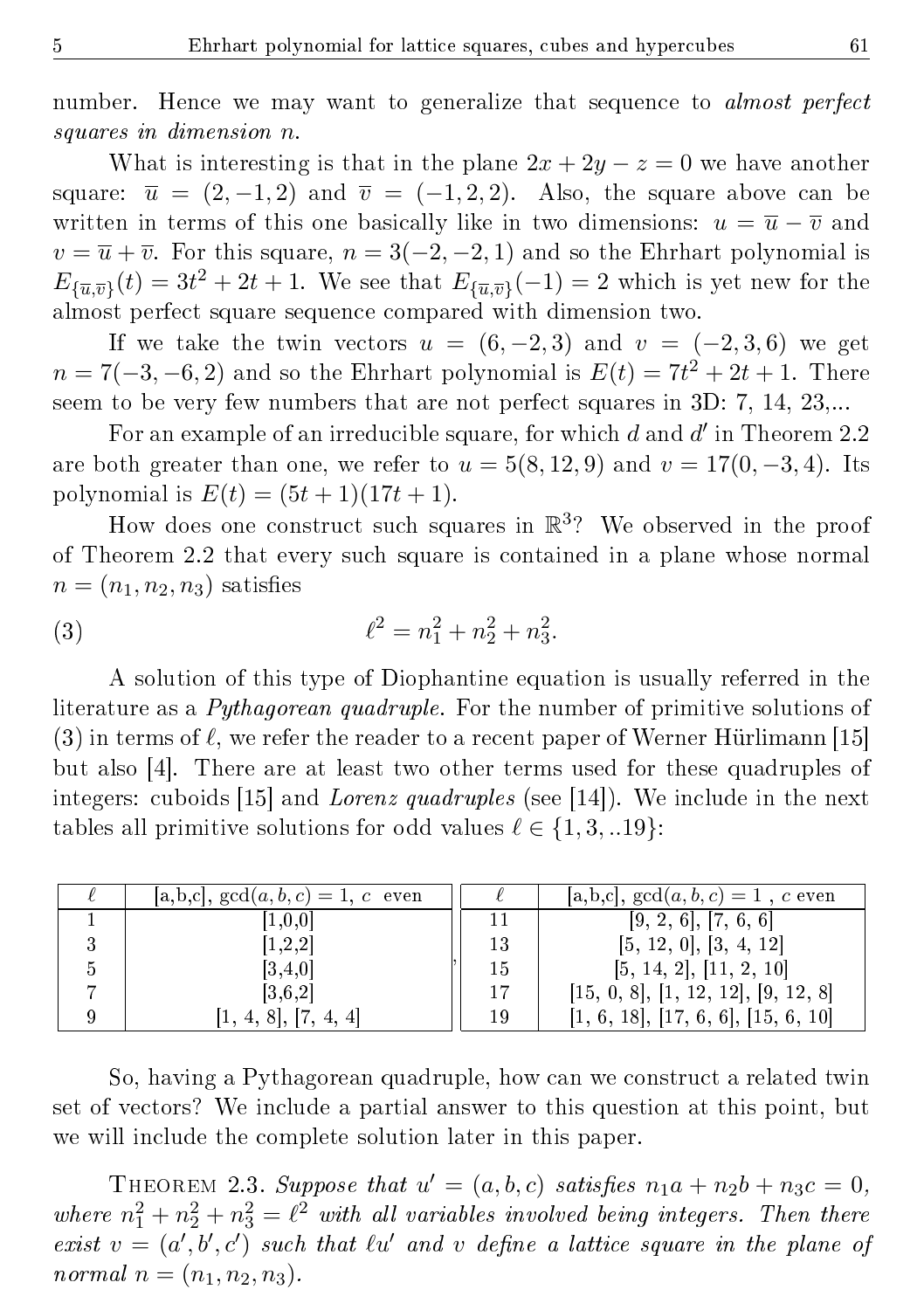*Proof.* We define  $v$  to be the cross-product of  $u'$  and  $n$ . Clearly  $v$  is perpendicular to  $n$  and so it is in the right plane. Since  $u'$  and  $n$  are perpendicular,  $|v| = |u'||n| = \ell |u'|$  $\Box$ 

It is natural to look for the "smallest" square in the plane  $n_1a+n_2b+n_3c =$ 0. This leads us to the shortest vector problem  $(SVP)$ , *i.e.*, finding a non-zero vector in a lattice of minimum norm. An interesting problem, at this point, is vector in a lattice of minimum norm. An interesting problem, at this point, is<br>to characterize all the values  $\ell$  so that  $\sqrt{\ell}$  appears as side-lengths for an lattice embedded square in  $\mathbb{R}^m$ ,  $m \geq 2$ . If we denote this set by  $\mathcal{L}$ , from the two dimensions construction, we see that  $\mathcal L$  is invariant under multiplication with numbers which are sums of two squares. For  $m = 3$ , it is also clear all the numbers of the form  $4^k(8s - 1)$  are not in  $\mathcal{L},$  since these are not representable as sums of three squares (Legendre's three-square theorem). Also, 3, 11 or 19 (see the sequence A223732 in OEIS) are not in  $\mathcal{L}$ , since they have only one representation as sum of three squares and these representations contain only odd numbers. Hence the sum  $aa' + bb' + cc'$  is also odd and so, it cannot be zero. We will describe the set  $\mathcal L$  at the end of the subsection. We will see that in  $\mathbb{R}^4$  and beyond,  $\mathcal{L} = \mathbb{N}$ .

We have the following parametrization for those squares whose side-lengths are natural numbers of the form  $x^2 + y^2 + z^2 + t^2$  (see [18] and [25]):

(4) 
$$
u := (2ty + 2zx, 2tz - 2yx, t^2 - z^2 - y^2 + x^2), v := (2zy - 2tx, z^2 - t^2 + x^2 - y^2, 2tz + 2yx),
$$

having normal vector  $n = (-x^2 + t^2 - y^2 + z^2, -2(tx + zy), 2(ty - zx)), |n|$  $x^2 + y^2 + z^2 + t^2$ . Next, we show that, as in [18] and [25], the following similar parametrization for the solutions of (3) takes place. The proof is essentially the same as in [25] but we include it for the convenience of the reader.

THEOREM 2.4 ([25]). Every primitive solution of  $(3)$ , after a permutation of variables and change of signs, is given by  $n_1 = 2(zy - tx)$ ,  $n_2 = 2(tz + yx)$ and  $n_3 = z^2 - t^2 + x^2 - y^2$ , and  $\ell = x^2 + y^2 + z^2 + t^2$  for some integers x, y, z and t.

*Proof.* As usual, a primitive solution of (3) is one for which  $gcd(n_1, n_2, n_3)$  $= 1$ . We must have  $\ell$  odd since otherwise  $gcd(n_1, n_2, n_3) \geq 2$ . In this case, one of the  $n_i$  must be odd and the other two even. Without loss of generality, let us assume that  $n_1$  and  $n_2$  are even. Then, we have

$$
(\ell - n_3)(\ell + n_3) = n_1^2 + n_2^2.
$$

We know that  $\ell + n_3 = 2\alpha$  and  $\ell - n_3 = 2\beta$  are both even, and then the above equality becomes

$$
\alpha \beta = (n_1/2)^2 + (n_2/2)^2 = A^2 + B^2 = (A + Bi)(A - Bi),
$$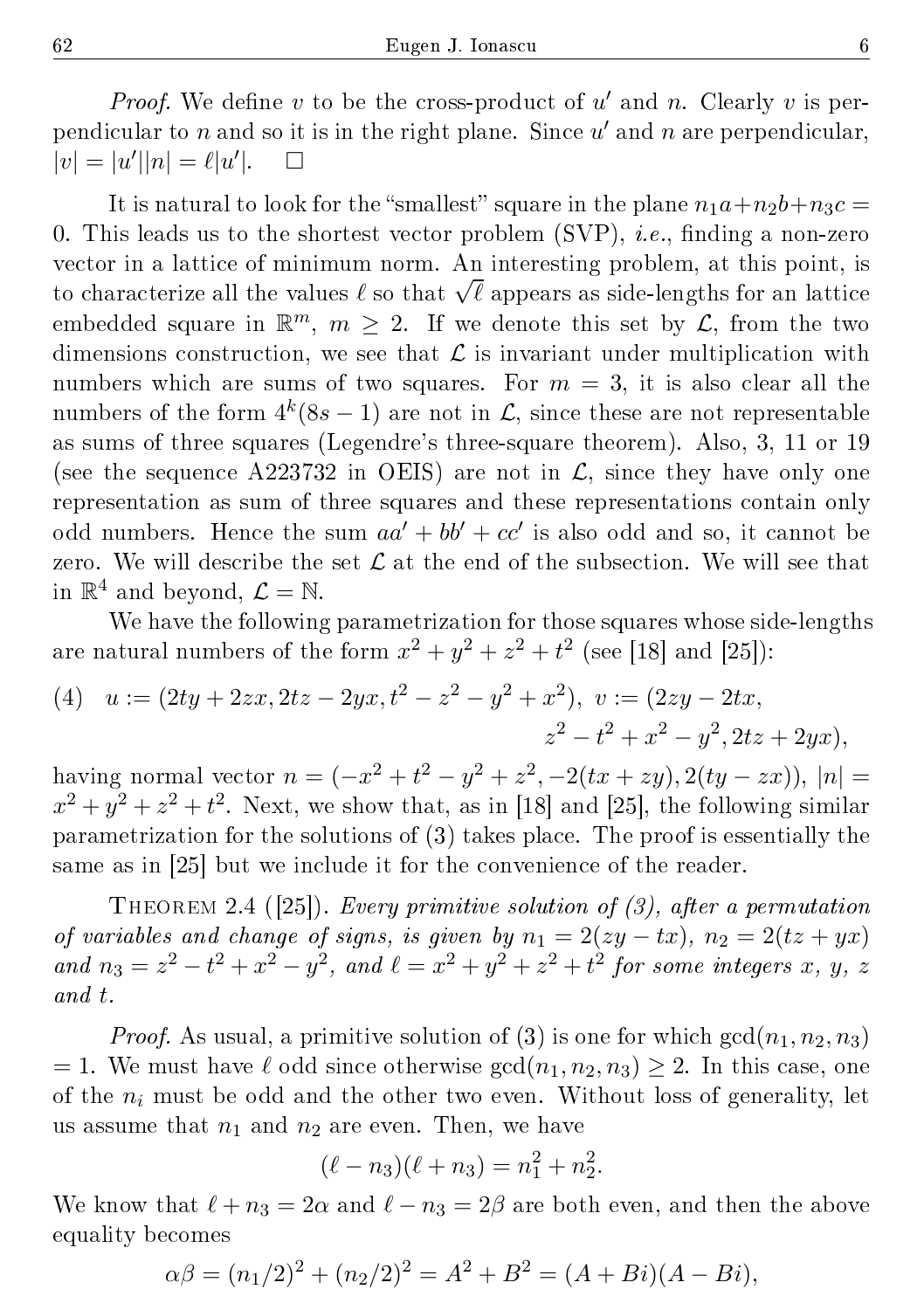where  $A = n_1/2$  and  $B = n_2/2$ . A Gaussian prime of the form  $p = 4k + 3$ which divides  $\alpha\beta$ , must divide both A and B. So, it cannot divide both  $\alpha$  and β because it then divides  $\ell = (\alpha + \beta)/2$  and  $n_3 = (\alpha - \beta)/2$ , which implies that  $gcd(n_1, n_2, n_3) \geq p$ . Hence,  $\alpha$  and  $\beta$  are both sums of two squares. If we let  $gcd(A + iB, \alpha) = t + iy$  and  $gcd(A + iB, \beta) = x + iz$ . Let us make the observation that these equalities are defined up to a unit, *i.e.*,  $\pm 1$  or  $\pm i$ .

Since  $\alpha$  is real,  $t - iy$  divides  $\alpha$  and so  $\alpha = (t^2 + y^2)\alpha'$ . But every prime factor of  $\alpha$ , appears as a factor of either  $A+Bi$  or  $A-Bi$ . Taking into account the multiplicities we see that  $\alpha$  divides  $t^2 + y^2$  and so  $\alpha' = 1$ . Similarly, we have  $\beta = x^2 + z^2$ . Also,  $t + iy$  divides  $A + iB$  and also  $x + iz$  divides  $A + iB$ . Hence  $A + iB = (t + iy)(x + iz)k$  and from here  $A^2 + B^2 = (t^2 + y^2)(x^2 + z^2)|k|^2$  which together with what we have shown earlier forces  $|k| = 1$ . So, by changing x and y we can assume that  $k = 1$ . Hence we have  $A = tx - zu$  and  $B = xu + tz$ . Then  $\ell = \alpha + \beta = x^2 + y^2 + z^2 + t^2$  and  $n_3 = \alpha - \beta = t^2 + y^2 - x^2 - z^2$  $\Box$ 

Theorem 2.4 allows us to characterize  $\mathcal{L}$ . The result is not new, as we found recently, it is contained in [13]. We include a proof of it, based on our development of the ideas.

THEOREM 2.5. The set of all  $\ell$  so that  $\sqrt{\ell}$  is the side-lengths for an embedded square in  $\mathbb{Z}^3$  is the set of positive integers which are sums of two squares.

*Proof.* In one direction, *i.e.*,  $\mathcal{L}$  contains the set of all positive integers which are sums of two squares, we can observe that the lengths for squares in which are sums of two squares, we can observe that the lengths for squares in<br>two dimensions are of the form  $\sqrt{a^2 + b^2}$ . For the other direction, if we start two dimensions are of the form  $\sqrt{a^2 + b^2}$ . For the other direction, if we start<br>with an arbitrary square, S, in  $\mathbb{Z}^3$ , let us suppose the side is  $\sqrt{\ell}$ . As in the proof of Theorem 2.3, this square is contained in a plane of normal  $n = (n_1, n_2, n_3)$ , with  $n_1^2 + n_2^2 + n_3^2 = \ell^2$ . By Theorem 2.4, we can find x, y, z and t, such that  $n_1 = 2zy - 2tx$ ,  $n_2 = 2tz + 2yx$  and  $n_3 = z^2 - t^2 + x^2 - y^2$ . Then the parametrization (4) gives a square in the same plane as  $\mathcal{S}$ , whose sides are  $\ell$ . We can then write the vector of this square in the basis given by two of the vectors in S:  $w = \alpha u + \beta v$  for some  $\alpha$  and  $\beta \in \mathbb{Q}$ . Then, taking norms we get  $\ell^2 = \alpha^2 \ell + \beta^2 \ell$  so  $\ell = \alpha^2 + \beta^2$ . This shows that  $\ell = A^2 + B^2$  for some A,  $B \in \mathbb{Z}$ .  $\Box$ 

Theorem 2.3 and Theorem 2.5 imply the next consequence which one can also prove elementary.

COROLLARY 2.6. Given a point  $P = (x, y, z) \in \mathbb{Z}^3$  in the plane of equation  $n_1x + n_2y + n_3z = 0$  with  $n_1^2 + n_2^2 + n_3^2 = \ell^2$  for some  $\ell \in \mathbb{N}$ , then the number  $x^2 + y^2 + z^2$  is actually a sum of two squares.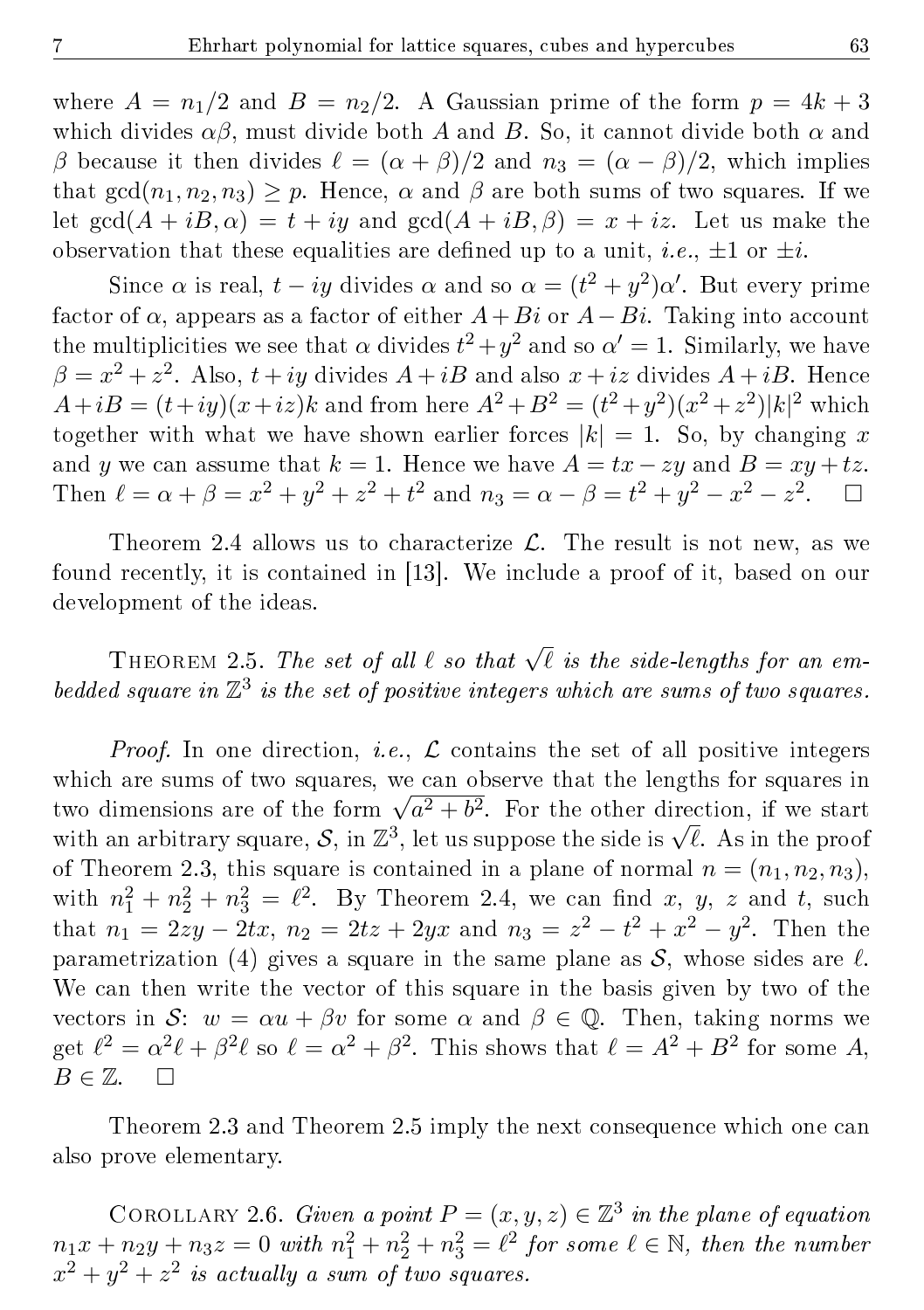# $2.3.$  Squares in  $\mathbb{R}^4$

Perhaps, one of the simplest ways to construct squares in  $\mathbb{Z}^4$  is to take two squares in two dimensions and "add" them together, each on its own dimensions. In other words, the two vectors  $u$  and  $v$  that define the square, as we have seen before, are of the form  $u = (a, b, c, d)$  and  $v = (-b, a, -d, c)$ . We have clearly  $u \cdot v = 0$  and  $||u||^2 = ||v||^2 = a^2 + b^2 + c^2 + d^2$ . This simple example allows us to answer the question about the possible side-lengths of such squares. By Lagrange's Four Square Theorem, we see that every natural number is a possible side-length of a square. Are these squares the most general situation that one can expect? We observe that u and v are essentially the first two rows of the following pseudo-orthogonal matrix (every two rows are mutually orthogonal and have the same norm):

$$
O_{a,b,c,d} = \begin{bmatrix} a & b & c & d \\ -b & a & d & -c \\ -c & -d & a & b \\ -d & c & -b & a \end{bmatrix}.
$$

It is not difficult to see that the product of matrices like these  $(O^T O = tI)$ is of the same form. This allows one to define a certain multiplication on vectors in  $\mathbb{R}^4$  which is exactly the quaternion multiplication that we will be using latter.

Example 1. Let us compute the Ehrhart polynomial for a particular case like this which gives a new value for its sides. We have  $u = (2, 1, 1, 1)$  and  $v = (-1, 2, -1, 1)$ . Using the same idea as in the three dimensions we are computing two normal vectors that define the orthogonal space of the plane generated by u and v. For a generic point  $P = (x, y, z, t) \in \mathbb{R}^4$ , the two equations, computed with the help of the cross-product in the three dimensions, are

$$
3x - y - 5z = 0
$$
 and  $2y + z - 3t = 0$ .

We observe that both u and v satisfy these equations. Since these two equations can be solved for  $y$  and  $t$ , we can find two integer vectors which generate the lattice  $\mathbb{Z}^4$  intersected with the plane defined by u and v:  $y = 3x - 5z$  and  $t = 2x - 3z$  which gives the two vectors  $\alpha = (1, 3, 0, 2)$  and  $\beta = (0, -5, 1, -3)$ . We know then that these two vectors form a fundamental domain, so we need to compute the area of the parallelogram generated by these two vectors:  $A =$  $|\alpha||\beta|\sin(\gamma)$  where  $\cos\gamma = \alpha \cdot \beta/|\alpha||\beta| = -3/\sqrt{10}$ . This gives  $A = 7$  and so, the Ehrhart polynomial is

$$
E_{\Box}(t) = t^2 + 2t + 1 = (t+1)^2.
$$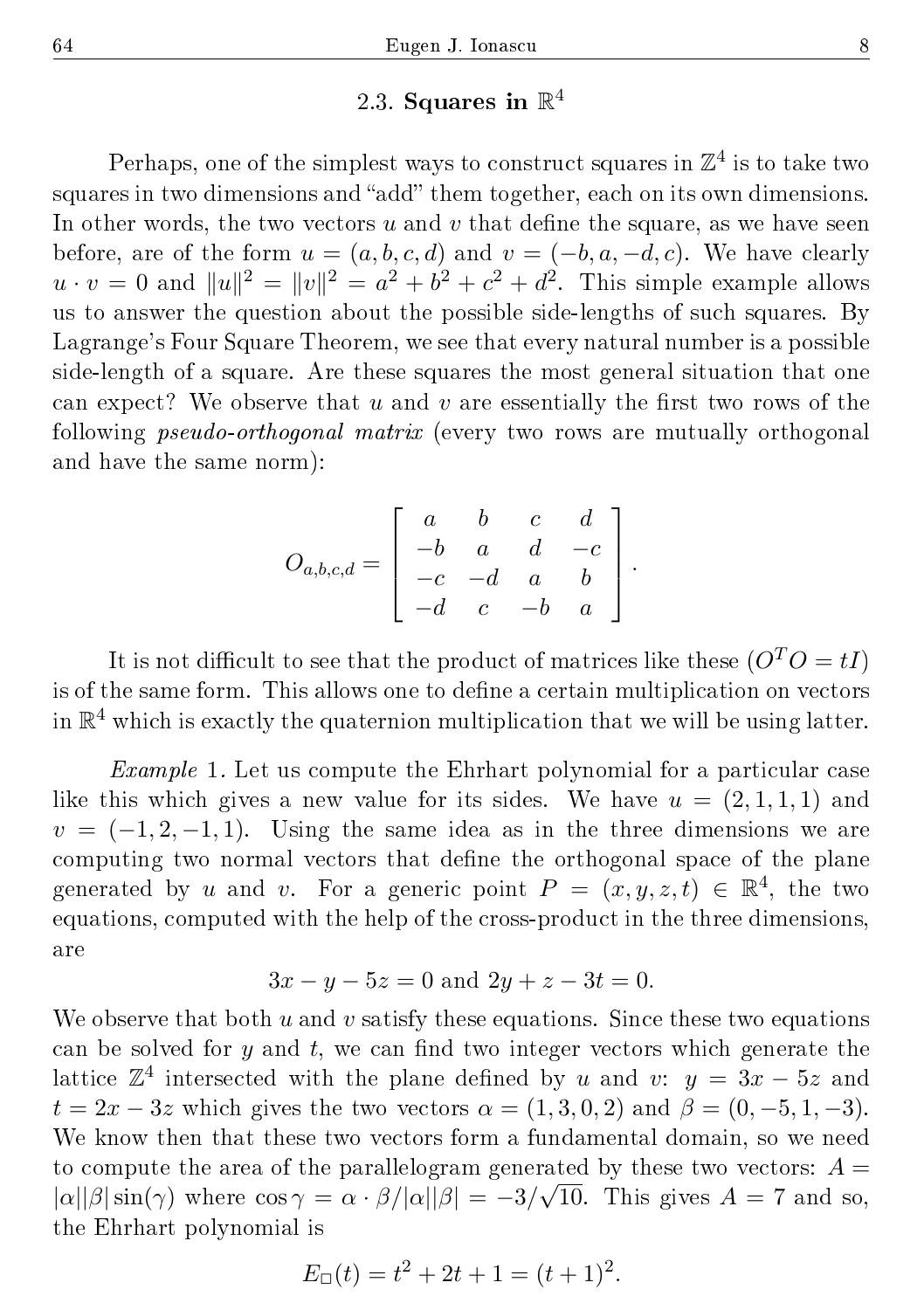For a set of vectors  $\mathcal S$  in  $\mathbb R^4$  we denote as usual by  $\mathcal S^{\perp}$  the set of all vectors  $x \in \mathbb{R}^4$  perpendicular to every vector  $v$  in  $\mathcal{S}, \ i.e.,$ 

$$
\mathcal{S}^{\perp} = \{ (x_1, x_2, x_3, x_4) \in \mathbb{R}^4 | x_1 v_1 + x_2 v_2 + x_3 v_3 + x_4 v_4 = 0
$$
  
for all  $v = (v_1, v_2, v_3, v_4), v \in \mathcal{S} \}.$ 

THEOREM 2.7. (i) Given integer vectors  $u = (u_1, u_2, u_3, u_4)$  and  $v =$  $(v_1, v_2, v_3, v_4)$  such that

$$
0 < \ell = u_1^2 + u_2^2 + u_3^2 + u_4^2 = v_1^2 + v_2^2 + v_3^2 + v_4^2, \quad u_1v_1 + u_2v_2 + u_3v_3 + u_4v_4 = 0,
$$

then there exist an odd  $k \in \mathbb{N}$  dividing  $\ell$  and two vectors  $w_1$  and  $w_2$  with integer coordinates such that  $w_1 = (0, \alpha_1 - \beta_1, \alpha_2 - \beta_2, \alpha_3 - \beta_3)$  and  $w_2 =$  $(\alpha_3 - \beta_3, -\alpha_2 - \beta_2, \alpha_1 + \beta_1, 0)$  with

(5) 
$$
k^2 = \alpha_1^2 + \alpha_2^2 + \alpha_3^2 = \beta_1^2 + \beta_2^2 + \beta_3^2,
$$

 $\alpha_i$  and  $\beta_i$  of the same parity and  $u,v \,\in\, \{w_1,w_2\}^\perp$ . One can permute the coordinates of u and v and/or change their signs in order to have  $w_1$  and  $w_2$ linearly independent.

(ii) If  $gcd(\alpha_1, \beta_1, \alpha_2, \beta_2, \alpha_3, \beta_3) = 1$  then the volume of the fundamental domain of the minimal lattice containing u and v is equal to  $k$ .

Proof. Using Lagrange's Identity, we get

$$
\ell^{2} = \left(\sum_{i=1}^{4} u_{i}^{2}\right)\left(\sum_{i=1}^{4} v_{i}^{2}\right) = \left(\sum_{i=1}^{4} u_{i} v_{i}\right)^{2} + \sum_{1 \leq i < j \leq 4} (u_{i} v_{j} - u_{j} v_{i})^{2}.
$$

Since  $u_1v_1 + u_2v_2 + u_3v_3 + u_4v_4 = 0$ , this implies that

(6) 
$$
\ell^2 = \sum_{1 \le i < j \le 4} (u_i v_j - u_j v_i)^2.
$$

If we denote by  $\Delta_{ij} = (-1)^{i-j} (u_i v_j - u_j v_i)$ , it is not difficult to check that

(7) 
$$
\Delta_{12}\Delta_{34} - \Delta_{13}\Delta_{24} + \Delta_{14}\Delta_{23} = 0.
$$

This helps us change (6) into

(8) 
$$
\ell^2 = (\Delta_{12} \pm \Delta_{34})^2 + (\Delta_{13} \mp \Delta_{24})^2 + (\Delta_{14} \pm \Delta_{23})^2.
$$

One can check that

(9)  

$$
\begin{cases}\nu_1(0) + u_2 \Delta_{34} + u_3 \Delta_{24} + u_4 \Delta_{23} = 0 \\
v_1(0) + v_2 \Delta_{34} + v_3 \Delta_{24} + v_4 \Delta_{23} = 0 \\
u_1 \Delta_{23} + u_2 \Delta_{13} + u_3 \Delta_{12} + u_4(0) = 0 \\
v_1 \Delta_{23} + v_2 \Delta_{13} + v_3 \Delta_{12} + v_4(0) = 0.\n\end{cases}
$$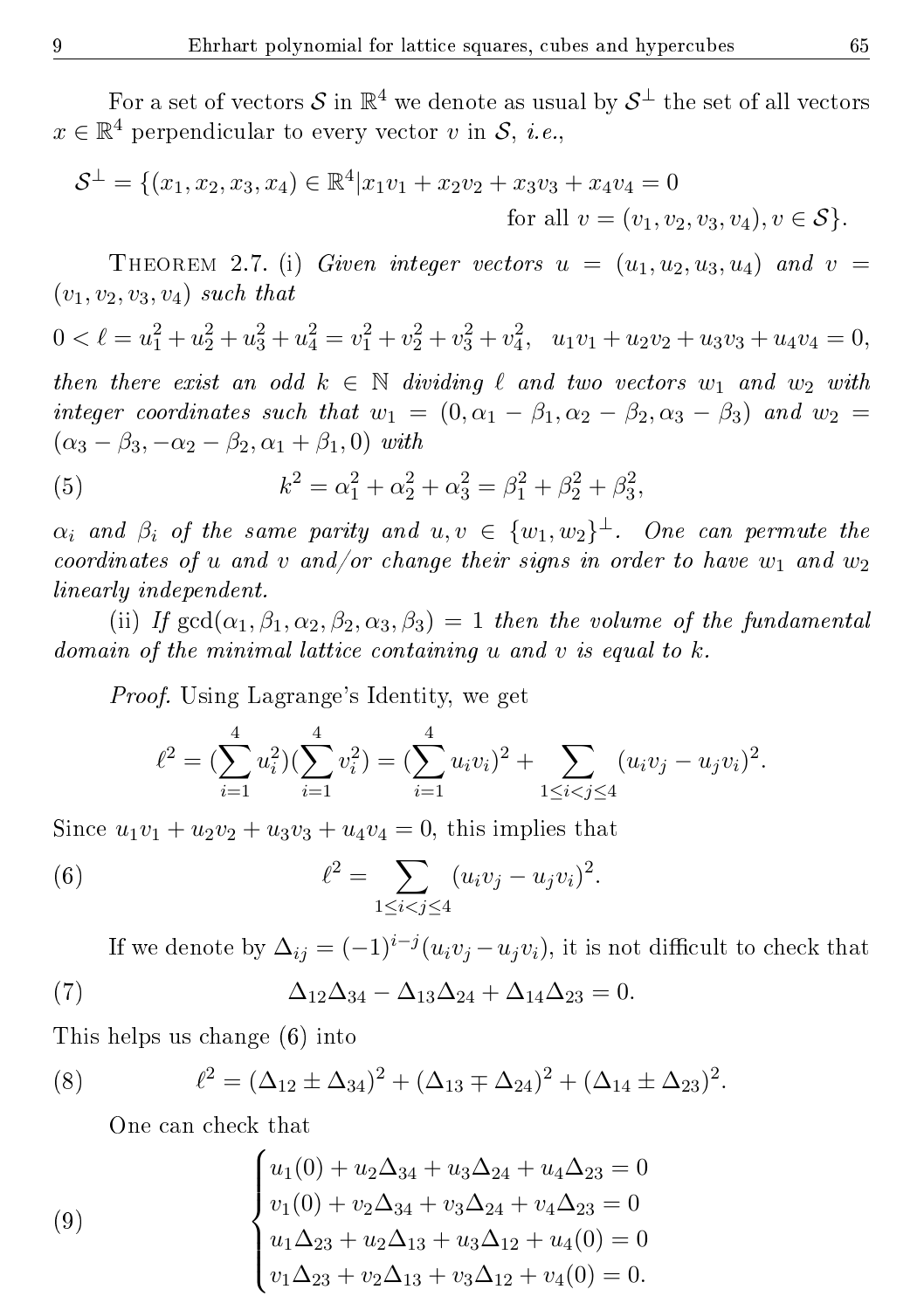Let us observe that if 2 divides  $\ell$ , then all  $\Delta_{ij}$  are divisible by 2, because all  $u_i$  ( $v_i$ ) are all even or all odd. In order to prove the claim, we simplify (8) by the greatest power of 2 possible and take  $\alpha_1 = (\Delta_{12} + \Delta_{34})/\ell', \alpha_2 = (-\Delta_{13} +$  $(\Delta_{24})/\ell', \alpha_3 = (\Delta_{14} + \Delta_{23})/\ell', \beta_1 = (\Delta_{12} - \Delta_{34})/\ell', \beta_2 = (-\Delta_{13} - \Delta_{24})/\ell', \text{ and}$  $\beta_3 = (\Delta_{14} - \Delta_{23})/\ell'$ , with  $\ell'$  so that  $gcd(\alpha_1, \beta_1, \alpha_2, \beta_2, \alpha_3, \beta_3) = 1$ .

It is easy to check that if  $\alpha_3 \neq \beta_3$  then the two vectors  $w_1$  and  $w_2$  are linearly independent and so the orthogonal space  $\{w_1,w_2\}^\perp$  is two-dimensional. By permuting coordinates and/or changing their signs, we can insure that  $\alpha_3$  –  $\beta_3 = 2\Delta_{23}/\ell' \neq 0$ , since by (6) and the assumption that  $\ell > 0$ , we see that not all of the  $\Delta_{ij}$  are equal to zero.

(ii) Let us denote by  $\mathcal L$  the minimal lattice which contains the given square  $\{u, v\}$  and by V its volume. As we observed in part (i) this lattice is the same as  $\mathbb{Z}^4 \cap \{w_1,w_2\}^\perp$  if  $\alpha_3 \neq \beta_3$ . Let us observe that the two vectors  $U :=$  $(0, \Delta_{12}, -\Delta_{13}, \Delta_{14})$  and  $V := (\Delta_{14}, -\Delta_{24}, \Delta_{34}, 0)$  are in  $\mathcal{L}$ . This shows that  $2U/\ell' = (0, \alpha_1 + \beta_1, \alpha_2 + \beta_2, \alpha_3 + \beta_3)$  and  $2V/\ell' = (\alpha_3 + \beta_3, -\alpha_2 + \beta_2, \alpha_1 - \beta_1, 0)$ are in  $\mathcal L$  also. The area of the parallelogram determined by these two vectors is given by the square root of the Gramian determinant

$$
\begin{vmatrix}\n(\alpha_1 + \beta_1)^2 + (\alpha_2 + \beta_2)^2 + (\alpha_3 + \beta_3)^2 & (\alpha_1 + \beta_1)(\beta_2 - \alpha_2) + (\alpha_2 + \beta_2)(\alpha_1 - \beta_1) \\
(\alpha_1 + \beta_1)(\beta_2 - \alpha_2) + (\alpha_2 + \beta_2)(\alpha_1 - \beta_1) & (\alpha_3 + \beta_3)^2 + (\alpha_2 - \beta_2)^2 + (\alpha_1 - \beta_1)^2\n\end{vmatrix} = \n\begin{vmatrix}\n2(k^2 + \alpha_1\beta_1 + \alpha_2\beta_2 + \alpha_3\beta_3) & 2(\alpha_1\beta_2 - \beta_1\alpha_2) \\
2(\alpha_1\beta_2 - \beta_1\alpha_2) & 2(k^2 + \alpha_3\beta_3 - \alpha_2\beta_2 - \alpha_1\beta_1)\n\end{vmatrix}.
$$

This means that the vectors  $U/\ell'$  and  $V/\ell'$ , still in  $\mathcal{L}$ , form a parallelogram of an area, which is the square root of

$$
(1/4)[(k2 + \alpha_3\beta_3)2 - (\alpha_2\beta_2 + \alpha_1\beta_1)2 - (\alpha_1\beta_2 - \beta_1\alpha_2)2] =
$$
  

$$
(1/4)[k4 + 2k2\alpha_3\beta_3 + \alpha_32\beta_32 - (k2 - \alpha_32)(k2 - \beta_32)] = k2((\alpha_3 + \beta_3)/2)2.
$$

It follows that V divides  $k|\alpha_3+\beta_3|/2$ . In a similar way, we can show that V divides  $k|\alpha_i \pm \beta_i|/2$  for  $i=1,2,3$ . Given the assumption that  $\gcd(\alpha_1,\beta_1,\alpha_2,\beta_2,\alpha_3,$  $\beta_3$ ) = 1, we conclude that V divides k.

In order to conclude that  $V = k$ , let us look at the Gram determinant of the vectors  $w_1/(\alpha_3 - \beta_3)$  and  $w_2/(\alpha_3 - \beta_3)$ , which if added to  $\mathcal L$  extends the lattice and gives a basis for it. Since its volume can be determined by the same method as above, a similar calculation gives  $V' = k/|\alpha_3 - \beta_3|$ . This implies that  $V/V'$  is an integer, or k divides  $V|\alpha_3 - \beta_3|$ . Since we can obtain similarly that k divides  $V|\alpha_i \pm \beta_i|$ , we conclude that  $V = k$ .  $\Box$ 

*Example* 2. As in the case of equilateral triangles (see [17]), there is a converse of Theorem 2.7. Let us take the first odd  $\ell$  for which we get two essentially different representations as in  $(5)$ :

$$
112 = 92 + 62 + 22 = 72 + 62 + 62.
$$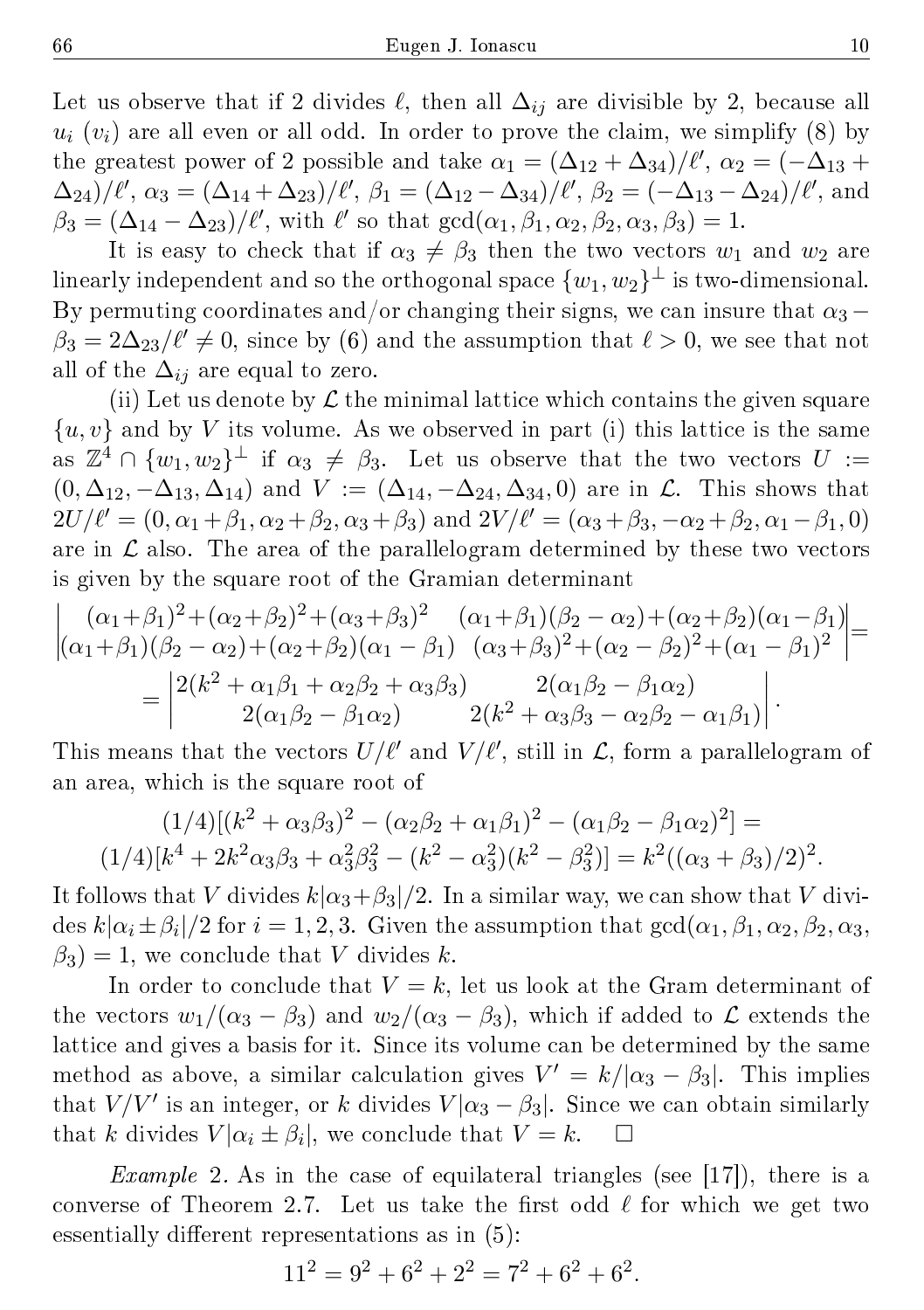We can then choose  $\alpha_1 = 9$ ,  $\beta_1 = 7$ ,  $\alpha_2 = 6$ ,  $\beta_2 = 6$ ,  $\alpha_3 = 2$ , and  $\beta_3 = 6$ . Then the two vectors, defined in Theorem 2.7, are  $w_1 = (0, 2, 0, -4)$  and  $w_2 = (-4, -12, 16, 0)$ . Then the space  $\{w_1, w_2\}^{\perp}$  is defined by the equations  $y - 2t = 0$  and  $x + 3y - 4z = 0$ . These can be simplified to  $y = 2t$  and  $x = 4z - 6t$ . Because the generic vector in  $\{w_1, w_2\}^{\perp} \cap \mathbb{Z}^4$  is  $u = (4z - 4z)$  $6t, 2t, z, t) = z(4, 0, 1, 0) + t(-6, 2, 0, 1)$  we can calculate, as before the "volume" of the fundamental domain and obtain indeed 11. Then we get a quadratic form  $QF(z,t) = (4z - 6t)^2 + (2t)^2 + z^2 + t^2 = 17z^2 - 48zt + 41t^2$  that should lead to the solutions we need solving the Diophantine equation  $QF(z, t) = 11k$ . It turns out that the smallest multiple for which we have solutions is  $k = 11$ and then two of the vectors which define the square are  $u = (-4, 8, 5, 4)$  and  $v = (10, 2, 4, 1)$ . Its Ehrhart polynomial is then  $E_{\Box}(t) = 11t^2 + 2t + 1$ . We observe that we get new terms, such as 10, 94, and 266 for instance, for the sequence of almost perfect squares in dimension 4, compared to dimension 2. This is an example when all the  $\Delta_{ij}$  are divisible by 11.

As we have seen in [17], the following result gives a certain converse to Theorem 2.7.

THEOREM 2.8. Given  $k$  odd, and two different representations

 $k^2 = a^2 + b^2 + c^2 = a'^2 + b'^2 + c'^2$ , with  $gcd(a, b, c, a', b', c') = 1, c' > c$ , and a, a' both odd. Then if we set  $\Delta_{12} = \frac{a' - a}{2}$  $\frac{-a}{2}$ ,  $\Delta_{34} = \frac{a+a'}{2}$  $\frac{+a'}{2}$ ,  $\Delta_{13} = -\frac{b'-b}{2}$  $\frac{-b}{2}$ ,  $\Delta_{24}=\frac{b+b'}{2}$  $\frac{+b'}{2}$ ,  $\Delta_{14} = \frac{c+c'}{2}$  $\frac{+c'}{2}$ , and  $\Delta_{23} = \frac{c'-c}{2}$  $\frac{-c}{2}$  the equations (7) and (8) are satisfied. Moreover, the two dimensional space  $\tilde{\mathcal{S}}$  of all vectors  $[u, v, w, t] \in \mathbb{Z}^4$ , such that

(10) 
$$
\begin{cases} (0)u + \Delta_{34}v + \Delta_{24}w + \Delta_{23}t = 0\\ \Delta_{23}u + \Delta_{13}v + \Delta_{12}w + (0)t = 0 \end{cases}
$$

contains a family of squares.

*Proof.* By construction we see that  $(8)$  is true. Since a, a' are odd, the others must be even and so, all numbers dened above are integers. We have then indeed

$$
\Delta_{12}\Delta_{34} - \Delta_{13}\Delta_{24} + \Delta_{14}\Delta_{23} = (1/4)[a'^2 - a^2 - (b^2 - b'^2) + (c'^2 - c^2)] = 0.
$$

One can also check that  $k^2 = \sum_{i \leq j} \Delta_{ij}^2$ . We see that the assumption  $\Delta_{23} > 0$  insures that the equations (10) define a two dimensional space in  $\mathbb{R}^4$ . We can solve the equations  $(10)$  for t and u.

$$
t = -\frac{\Delta_{34}v + \Delta_{24}w}{\Delta_{23}}, \ u = -\frac{\Delta_{13}v + \Delta_{12}w}{\Delta_{23}}, \text{ with } v, w \in \mathbb{Z}.
$$

 $\Delta_{23}$ ,  $\Delta_{23}$ ,  $\Delta_{23}$ ,  $\Delta_{24}$ ,  $\Delta_{25}$ ,  $\Delta_{26}$ ,  $\Delta_{27}$ ,  $\Delta_{28}$ ,  $\Delta_{29}$ ,  $\Delta_{20}$ ,  $\Delta_{21}$ ,  $\Delta_{22}$ ,  $\Delta_{23}$ ,  $\Delta_{24}$ ,  $\Delta_{25}$ ,  $\Delta_{28}$ ,  $\Delta_{29}$ ,  $\Delta_{20}$ ,  $\Delta_{21}$ ,  $\Delta_{22}$ ,  $\Delta_{23}$ ,  $\Delta_{24}$ ,

$$
P(v, w) = \left[ -\frac{\Delta_{13}v + \Delta_{12}w}{\Delta_{23}}, v, w, -\frac{\Delta_{34}v + \Delta_{24}w}{\Delta_{23}} \right],
$$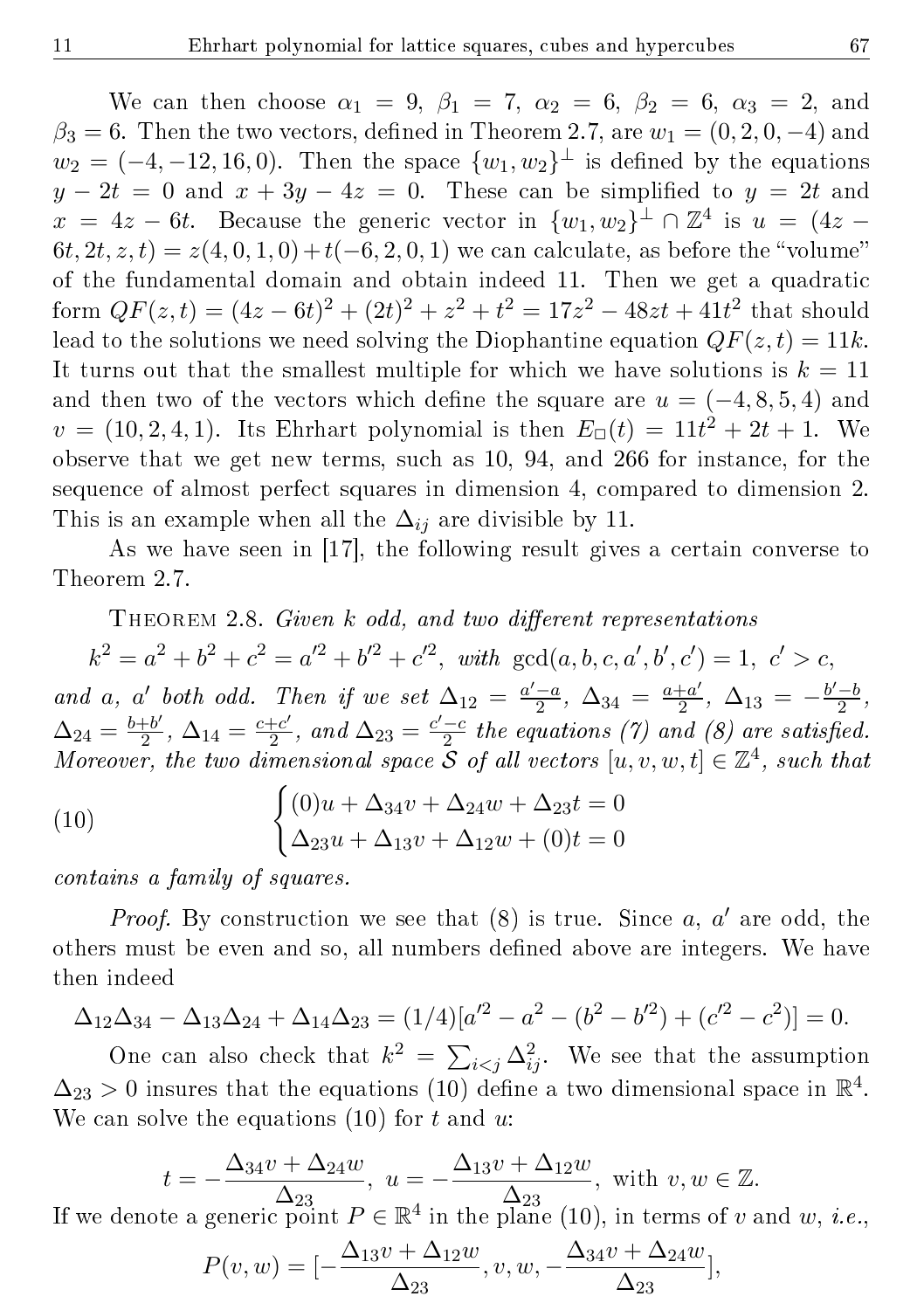we observe that for two pairs of the parameters,  $(v, w)$  and  $(v', w')$ , we obtain  $\Delta'_{23} = wv' - vw',$ 

$$
\Delta'_{12} = v\left(-\frac{\Delta_{13}v' + \Delta_{12}w'}{\Delta_{23}}\right) + \frac{\Delta_{13}v + \Delta_{12}w}{\Delta_{23}}v' = \Delta_{12}\Delta'_{23}/\Delta_{23},
$$

and similarly  $\Delta'_{13} = \Delta_{13}\Delta'_{23}/\Delta_{23}$ , etc.

We want to show that a non-zero square of the form  $OP(v,w)P(v',w')Q$  $(OQ = OP(v, w) + OP(v', w'))$  exists for some integer values of v, w, v' and w'. We need to have  $OP(v, w)^2 = OP(v', w')^2 = \ell$  and  $P(v, w) \cdot P(v', w') = 0$ .

If such a square exists, by Theorem 2.7, we may want  $\ell$  of the form  $\ell = k\ell'$ for some  $\ell' \in \mathbb{N}$ .

By Lagrange's identity, calculations similar to those in the derivation of (6), show that if  $|P(v, w)|^2 = |P(v', w')|^2 = k\ell'$  then

$$
(P(v, w) \cdot P(v', w'))^2 = k^2 \ell'^2 - \left(\sum_{i,j} \Delta_{ij}^2\right) \left(\frac{\Delta_{23}'}{\Delta_{23}}\right)^2 = k^2 \ell'^2 - k^2 \left(\frac{\Delta_{23}'}{\Delta_{23}}\right)^2.
$$

Hence, to get  $P(v, w) \cdot P(v', w') = 0$ , it is enough to have  $\Delta'_{23} = \ell' \Delta_{23}$  (provided that we have already shown that  $|P(v, w)|^2 = |P(v', w')|^2 = k\ell'$ . In other words, a square exists if there exist integer pairs  $(v, w)$  and  $(v', w')$  such that

(11) 
$$
|OP(v, w)|^2 = |OP(v', w')|^2 = k \frac{\Delta'_{23}}{\Delta_{23}}.
$$

The essential object in this analysis is the quadratic form

$$
QF(v, w) := |OP(u, v)|^2 = \left(\frac{\Delta_{34}v + \Delta_{24}w}{\Delta_{23}}\right)^2 + v^2 + w^2 + \left(\frac{\Delta_{13}v + \Delta_{12}w}{\Delta_{23}}\right)^2,
$$
  
or

$$
QF(v, w) =
$$
  

$$
\frac{(\Delta_{34}^2 + \Delta_{13}^2 + \Delta_{23}^2)v^2 + 2(\Delta_{34}\Delta_{24} + \Delta_{13}\Delta_{12})vw + (\Delta_{24}^2 + \Delta_{12}^2 + \Delta_{23}^2)w^2}{\Delta_{23}^2}.
$$

We use Lagrange's identity again, which we will write in the form  $(\alpha^2 + \beta^2 + \gamma^2)(\zeta^2 + \eta^2 + \theta^2) = (\alpha\zeta - \beta\eta + \gamma\theta)^2 + (\alpha\eta + \beta\zeta)^2 + (\alpha\theta - \gamma\zeta)^2 + (\beta\theta + \gamma\eta)^2.$ Then the determinant of the form  $QF(v, w)$  (excluding its denominator) is equal to

$$
-\Delta/4 = (\Delta_{34}^2 + \Delta_{13}^2 + \Delta_{23}^2)(\Delta_{12}^2 + \Delta_{24}^2 + \Delta_{23}^2) - (\Delta_{34}\Delta_{24} + \Delta_{13}\Delta_{12})^2 =
$$
  

$$
(\Delta_{12}\Delta_{34} - \Delta_{13}\Delta_{24} + \Delta_{23}^2)^2 + (\Delta_{12}\Delta_{23} - \Delta_{34}\Delta_{23})^2 + (\Delta_{13}\Delta_{23} + \Delta_{24}\Delta_{23})^2 \Rightarrow
$$
  

$$
-\Delta/4 = \Delta_{23}^2 [(\Delta_{23} - \Delta_{14})^2 + (\Delta_{12} - \Delta_{34})^2 + (\Delta_{13} + \Delta_{24})^2] = \Delta_{23}^2(k^2)
$$
  

$$
\Rightarrow \Delta = -(2k\Delta_{23})^2.
$$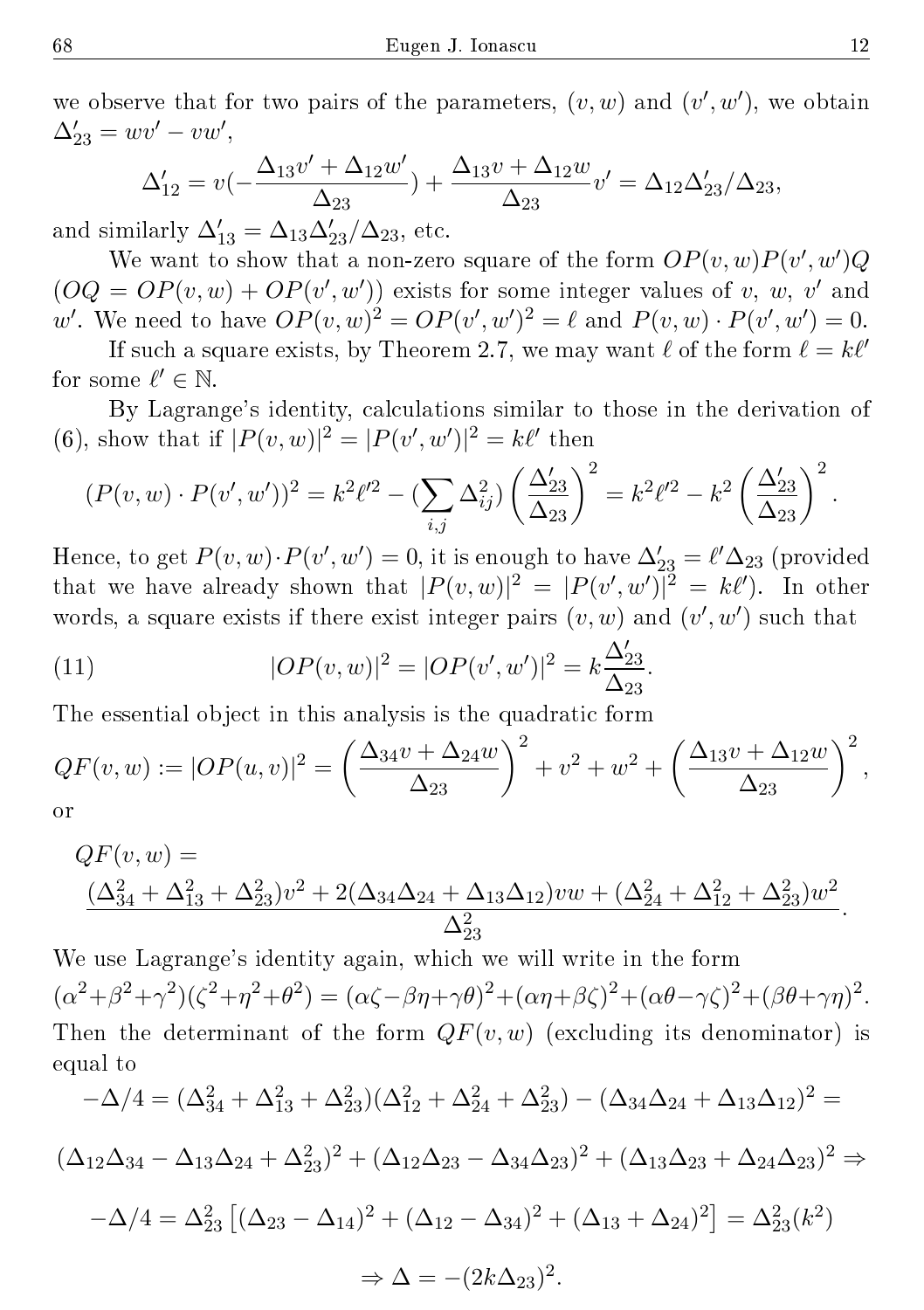This implies that for  $v_0 = -(\Delta_{34}\Delta_{24} + \Delta_{13}\Delta_{12})$  and  $w_0 = \Delta_{13}^2 + \Delta_{23}^2 + \Delta_{34}^2$  we get

$$
QF(v_0, w_0) = k^2(\Delta_{34}^2 + \Delta_{13}^2 + \Delta_{23}^2),
$$

and

(12) 
$$
QF(v, w) = \frac{(w_0v - v_0w)^2 + k^2w^2\Delta_{23}^2}{\Delta_{23}^2w_0}.
$$

So, by (11) and (12) we need to have solutions  $(v, w)$  and  $(v', w')$  of (13)

$$
(w_0v - v_0w)^2 + k^2w^2\Delta_{23}^2 = (w_0v' - v_0w')^2 + k^2w'^2\Delta_{23}^2 = k\Delta_{23}w_0(wv' - vw').
$$

In general, if the Diophantine quadratic equation  $x^2 + y^2 = n$  has a solution  $(x, y)$ , then it has other solutions such as  $(y, -x)$ .

Given  $(v, w)$ , let us assume that  $(v', w')$  gives exactly this other solution  $(x = w_0v - v_0w, y = kw\Delta_{23})$  when substituted in (13):

$$
\begin{cases} w_0v' - v_0w' = kw\Delta_{23} \\ k\Delta_{23}w' = -(w_0v - v_0w). \end{cases}
$$

This allows us to solve for  $v'$  and  $w'$  in order to calculate  $\Delta'_{23}$ :

$$
v' = \frac{v_0^2 w - v_0 w_0 v + k^2 \Delta_{23}^2 w}{2k \Delta_{23} w_0}, \quad w' = \frac{v_0 w - w_0 v}{k \Delta_{23}},
$$

$$
\Delta_{23}' = w v' - v w' = \frac{(w_0 v - v_0 w)^2 + k^2 w^2 \Delta_{23}^2}{k \Delta_{23} w_0}.
$$

This means that (13) is automatically satisfied with this choice of  $(v', w')$ . In fact, we have shown that, for every integer values of  $(v, w)$ , such that

(14) 
$$
(w_0v - v_0w)^2 + k^2w^2\Delta_{23}^2 = (kw_0\ell')\Delta_{23}^2
$$

taking  $(v', w')$  as above, we automatically get a square determined by vectors  $OP(v, w), P(v', w') \in \mathbb{Q}^4$ , which may not have integer coordinates. In order for (14) to have rational solutions, in v and w, we need to have  $kw_0\ell'$  a positive integer which is a product of primes of the form  $4s+1$ , and all the other primes, in its prime factorization, have even exponents. Clearly, there exists a smallest positive integer  $\ell'$  with this property.  $\Box$ 

As we have seen in Proposition 2.2 [17], we can similarly show the existence in every plane of equations (10), of a square that is minimal, in the sense that the side-lengths are the smallest possible. Then, a similar result to Proposition 2.2 [17] takes place: every square in the same plane can be written in terms of a square that is minimal (same formulae as in 2 dimensions). For a proof, we just invite the reader to study Figure 3 (a proof "without words" exercise).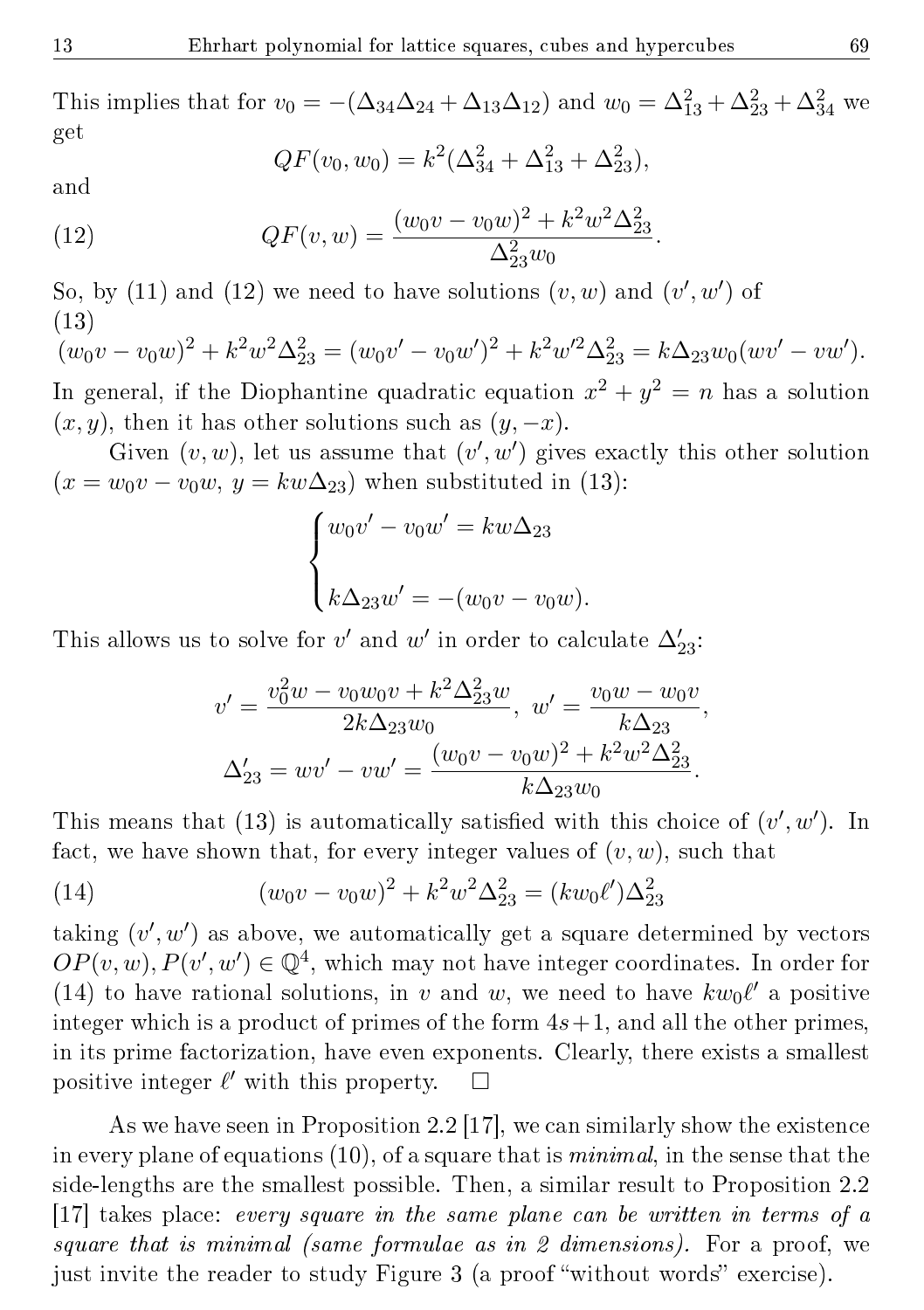

Fig. 3 -Minimal squares.

As in dimension 3, we also have parametric formulae for squares, which are more general than the ones at the beginning of the subsection. The two vectors are

$$
(15)
$$

$$
\begin{aligned} u&=\pm(-ta-zb+yc-xd,-tb+za-yd-xc,-tc-zd-ya+xb,-td+zc+yb+xa)\\ v&=\pm(ax-by-cz-dt,ay+bx+ct-dz,az-bt+cx+dy,at+bz-cy+dx)\end{aligned}
$$

and one can check that  $u \cdot v = 0$  and  $|u|^2 = |v|^2 = (x^2 + y^2 + z^2 + t^2)(a^2 + b^2 + t^2)$  $c^2 + d^2$ ). The two relations as in (5) can be simplified by  $(x^2 + y^2 + z^2 + t^2)^2$ and  $(a^2 + b^2 + c^2 + d^2)^2$  respectively and reduced to

(16)  
\n
$$
(x^{2} + y^{2} + z^{2} + t^{2})^{2} = (x^{2} + y^{2} - z^{2} - t^{2})^{2} + (2xt + 2yz)^{2} + (2ty - 2xz)^{2},
$$
\n
$$
(a^{2} + b^{2} + c^{2} + d^{2})^{2} = (a^{2} + b^{2} - c^{2} - d^{2})^{2} + (2ad - 2bc)^{2} + (2ac + 2bd)^{2}.
$$

These relations can be reduced even farther depending upon what  $q_1$  and  $q_2$  are. A simple observation here is that the simplified relations (16) depend only on the plane containing the square and every other square contained in the same plane has the same simplified relations. This implies that the minimal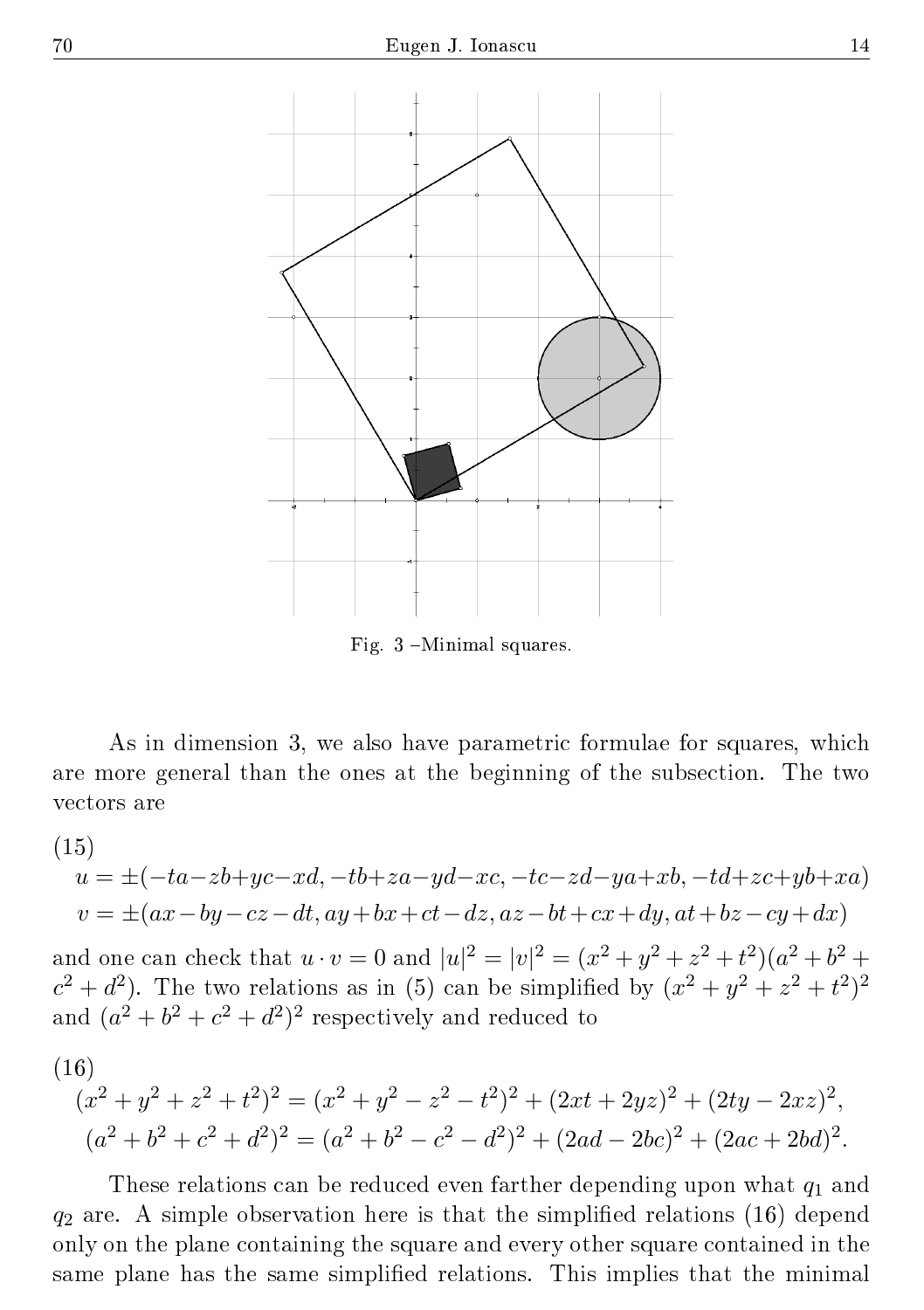square contained in the plane has the sides at most  $\sqrt{k_1k_2}$ , where the  $k_i^2 =$  $A_i^2 + B_i^2 + C_i^2$  are the primitive versions of (16).

*Example* 3. We start with two equalities as in (16):  $9^2 = 7^2 + 4^2 + 4^2$  and  $15^2 = 11^2 + 10^2 + 2^2$ . This implies that  $45^2 = 33^2 + 30^2 + 6^2 = 35^2 + 20^2 + 20^2$ . As in Theorem 2.8, we can take  $a = 33, a' = 35, b = 30, b' = 20, c = 6$ and  $c' = 20$ . Then  $\Delta_{12} = 1$ ,  $\Delta_{34} = 34$ ,  $\Delta_{13} = 5$ ,  $\Delta_{24} = 25$ ,  $\Delta_{14} = 13$ , and  $\Delta_{23} = 7$ , and the equations of the plane are  $34v + 25w + 7t = 0$  and  $7u + 5v + w = 0$ . The system can be solved easily in terms of u and v:  $w = -7u - 5v$  and  $t = 25u + 13v$ . Then two vectors that generate the lattice in this plane are  $(1, 0, -7, 25)$  and  $(0, 1, -5, 13)$ . Then the "volume" of the fundamental domain is 45. The quadratic form is  $Q(u, v) = 675u^2 + 720uv +$  $195v^2$  or  $Q(u, v) = 15(45u^2 + 48uv + 13v^2)$ . So, the equation  $Q(u, v) = 45\ell$ is equivalent to  $(13v + 24u)^2 + 9u^2 = 3(13)\ell$ . Then it is clear that v has to be a multiple of 3 and if we take  $\ell = 3$ ,  $v = 3$  and  $u = -2$  we obtain a solution. This gives  $\mathbf{u} = (-2, 3, -1, -11)$ , and  $v = 6$  and  $u = -3$  gives  $\mathbf{v} = (-3, 6, -9, 3) = 3(-1, 2, -3, 1)$  (which is indeed a square). This means that the Ehrhart polynomial of this square is  $E_{\Box}(t) = 3t^2 + 4t + 1 = (t+1)(3t+1),$  $t \in \mathbb{N}$ . Taking the parameterizations as in Theorem 2.4 for the two equalities,  $9^2 = 7^2 + 4^2 + 4^2$  and  $15^2 = 11^2 + 10^2 + 2^2$ , we observe that this square is covered by the parametrization (15) by taking  $a = x = z = 1, b = d = t = 2$ ,  $c = 0$ , and  $y = 3$ . It is surprising that such a square with a big size for its side lengths has no lattice points in the interior.

In order to understand better what is happening we will reformulate everything in terms of quaternions.

We remind the reader that the Hamilton quaternion algebra over the real numbers, denoted by  $\mathbb{H}(\mathbb{R})$ , is the associative unitary algebra given by the requirements:

(I)  $\mathbb{H}(\mathbb{R})$  is the free R-module over the symbols i, j, and k, with 1 the multiplicative unit;

(II)  $i^2 = j^2 = k^2 = -1$ ,  $ij = -ji = k$ ,  $jk = -kj = i$  and  $ki = -ik = j$ .

If  $q = x + yi + zj + tk \in \mathbb{H}(\mathbb{R})$  the conjugate of q is  $\overline{q} = x - yi - zj - tk$ and the norm of q is  $N(q) = x^2 + y^2 + z^2 + t^2$ . Some standard notation is then naturally appearing:  $Re(q) = x$  and  $Im(q) = yi + zj + tk$ .

By  $\mathbb{H}(\mathbb{Z})$  we denote the subset of quaternions whose components are all integers. We imbed  $\mathbb{Z}^4$  into  $\mathbb{H}(\mathbb{Z})$  in the natural way:  $(x, y, z, t) \hookrightarrow x + yi +$  $zj + tk$ . Also, we will think of  $\mathbb{R}^3$  imbedded in  $\mathbb{H}(\mathbb{R})$  in a, more or less, natural way  $(y, z, t) \hookrightarrow yi + zj + tk$ ; in other words,  $\mathbb{R}^3$  is the hyperplane  $Re(q) = 0$ .

It is known that this norm is multiplicative, *i.e.*  $N(q_1q_2) = N(q_1)N(q_2)$ , and  $\overline{q_1q_2} = \overline{q_2} \, \overline{q_1}$ .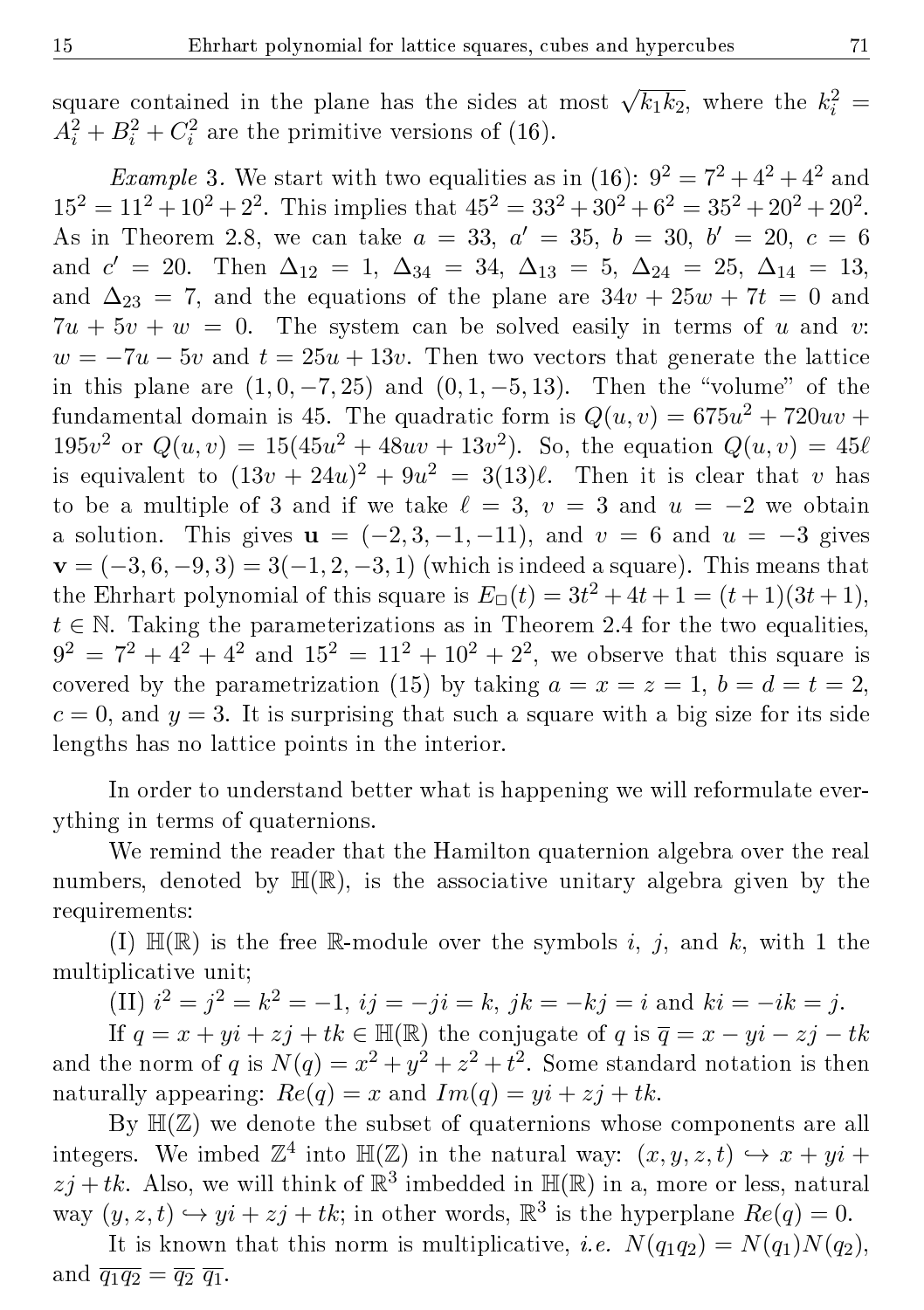For the important results about the arithmetic of  $\mathbb{H}(\mathbb{Z})$ , we recommend the reader the recent treatment in [5]. Using the same terminology as in [5], a quaternion q is called *odd*, if  $N(q)$  is an odd number.

The parametrization in Theorem 2.4 is basically equivalent to

(17) 
$$
n_1i + n_2j + n_3k = q(\epsilon)\overline{q}
$$
, where  $q = x + yi + zj + tk$ , and  $\epsilon \in \{i, j, k\}$ . In case  $\epsilon = k$ ,  $n_1 = 2(xz + yt)$ ,  $n_2 = 2(zt - xy)$ , and  $n_3 = x^2 - y^2 - z^2 + t^2$ . The parametrization (15) is equivalent to

(18)

 $u = q_1 \epsilon_2 \overline{q_2}$  and  $v = q_1 \epsilon_3 \overline{q_2}$ , where  $q_1 = x + yi + zj + tk, q_2 = a + bi + cj + dk$ , with  $\epsilon_2$  and  $\epsilon_3$  fixed in  $\{i, j, k\}$ . In what follows we are going to take  $\epsilon_2 = j$  and  $\epsilon_3 = k$ . This square is in a plane defined by equations similar to (10) obtained from the two Pythagorean quadruples defined by  $q_1$  and  $q_2$  as in (17) using  $\epsilon = \epsilon_1$  such that  $\{\epsilon_1, \epsilon_2, \epsilon_3\} = \{i, j, k\}.$ 

*Observation* 1. If we substitute  $q = \tilde{q}(\alpha + \beta k)$  into (17) for  $\epsilon = k$ , we see that because  $(\alpha + \beta k)k = k(\alpha + \beta k)$ , we have

$$
n_1i + n_2j + n_3k = \tilde{q}(k)(\alpha + \beta k)(\alpha - \beta k)\overline{\tilde{q}} = (\alpha^2 + \beta^2)\tilde{q}(k)\overline{\tilde{q}} = (\alpha^2 + \beta^2)(\widetilde{n_1}i + \widetilde{n_2}j + \widetilde{n_3}k).
$$

This implies that  $n_i = \tilde{n}_i(\alpha^2 + \beta^2), i = 1, 2, 3$ , which means that the primitive<br>solutions of the equation (3) have to axise from quaternions g which have no solutions of the equation (3) have to arise from quaternions q which have no right factors of the form  $\alpha + \beta k$ . We obtain the same conclusion if  $q = \tilde{q}(1 + i)$ or  $q = \tilde{q}(1 + j)$ , because  $(1 + i)k = -j(1 + i)$  and  $(1 + j)k = i(1 + j)$ . We have the following converse of this observation.

PROPOSITION 2.9. If in (17), we have  $gcd(n_1, n_2, n_3) = n > 1$ , i.e. if  $n_1 = 2(xz + yt), n_2 = 2(zt - xy)$  and  $n_3 = x^2 - y^2 - z^2 + t^2$ , are divisible by n, then  $q = x + yi + zj + tk = (x' + y'i + z'j + t'k)\eta$  where  $\eta \in \{1 + i, 1 + j, \alpha + k\beta\}$ for some integers  $\alpha$  and  $\beta$ .

*Proof.* Let us pick a prime  $p$  which divides  $n$ . Since

$$
n_1^2 + n_2^2 = 4[(xz + yt)^2 + (zt - xy)^2] = 4(x^2 + t^2)(y^2 + z^2)
$$

is divisible by  $n^2$  it is divisible by p. First, we assume that  $p > 2$ . Then p divides either  $A := x^2 + t^2$  or  $B := y^2 + z^2$ . Since  $n_3 = A - B$  and p divides  $n_3$ , we must have, in fact, A and B both divisible by p. If  $p = 2$ , then A and B are either both even or both odd. If A and B are both even, then we have the same conclusion as in the case  $p > 2$ . In the case A and B are both odd, we have, lets say  $x = 2x'$ ,  $y = 2y'$ ,  $z = 2z' + 1$ ,  $t = 2t' + 1$ . This implies that

$$
q = x + yi + zj + tk = 2x' + 2y'i + 2z'j + 2t'k + j + k
$$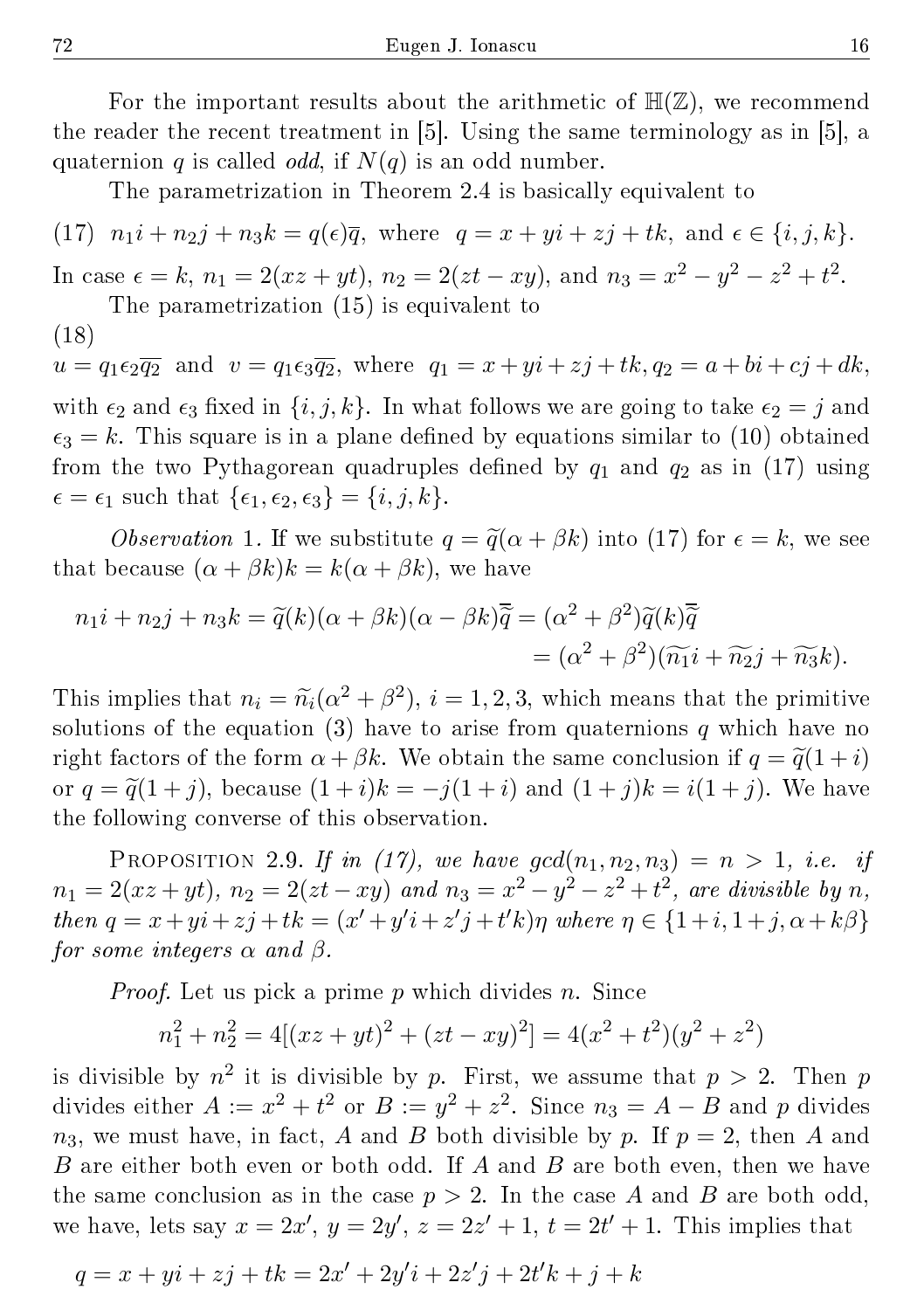$$
= (x' + y'i + z'j + t'k)(1 - i)(1 + i) + k(1 + i) = \tilde{q}(1 + i)
$$

which proves our claim. Similar conclusion can be drawn if x and z, t and  $y$ , or t and z are even.

If p is a prime of the form  $4k + 3$ , then automatically  $x = px'$ ,  $z = pz'$ ,  $t = pt'$ , and  $y = py'$ , which shows that  $q = x + yi + zj + tk = (x' + y'i + z'j + t'k)p$ and the conclusion of our proposition follows, with  $\alpha = p$  and  $\beta = 0$ .

Finally, if p is a prime of the form  $4k+1$ , then  $p = \alpha^2 + \beta^2$ . Because  $A = (x + tk)(x - tk)$  and  $\eta = \alpha + \beta k$  is a Gaussian prime integer, it divides  $x+tk$  or  $x-tk$ . Without loss of generality we may assume that  $\eta$  divides  $x+tk$ . If this is not the case we continue with  $\bar{n}$ . Next we observe that since p divides  $xz + yt$  and  $zt - xy$ , then p divides  $(x + tk)(y + zk) = (xy - tz) + (tu + xz)k$ . This implies that if  $\overline{\eta}$  does not divides  $x + tz$ , then  $\overline{\eta}$  must divide  $y + zk$ . Since  $\eta$  divides  $B = (y + zk)(y - zk)$ , then  $\eta$  divides either  $y + zk$  or  $y - zk$ . Let us assume first that  $\eta$  divides  $y - zk$ . Then we can write

$$
q = x + yi + zj + tk = x + tk + i(y - zk) = (x' + t'k)\eta + i(y' + z'k)\eta = \tilde{q}\eta.
$$

If  $\eta$  divides  $y + zk$ , then  $\overline{\eta}$  divides  $y - zk$ . If  $\overline{\eta}$  divides  $z + tz$  then we proceed as above, with a small change:

$$
q = x + yi + zj + tk = x + tk + i(y - zk) = (x' + t'k)\overline{\eta} + i(y' + z'k)\overline{\eta} = \widetilde{q}\overline{\eta}.
$$

If  $\overline{\eta}$  does not divides  $x + tz$ , then we have shown above that in this case,  $\overline{\eta}$  must divide  $y + zk$ , which is the same thing as  $\eta$  dividing  $y - zk$ . This puts us in the same position as above.  $\square$ 

*Observation* 2. If we substitute  $q_1 = \tilde{q}_1(\alpha + \beta i)$  into (18), we see that because  $(\alpha + \beta i)k = \alpha k - \beta j$  and  $(\alpha + \beta i)j = \alpha j + \beta k$ , we have  $\tilde{u} = \alpha u - \beta v$ and  $\tilde{v} = \beta u + \alpha v$ . This is saying that the twin pair  $\tilde{u}$  and  $\tilde{v}$  is in the same plane as u and v. A similar statement can be obtained if we substitute  $q_2 = \tilde{q}_2(\alpha + \beta i)$ into (18).

Let us recall, for the convenience of the reader, the statement of Lemma  $2.6.5$  in [5], with the only difference that the important factors appear on the right (so, this new statement follows by conjugation and a symmetry type transformation  $i \rightarrow -i$ ,  $j \rightarrow -j$ , and  $k \rightarrow -k$ ).

LEMMA 2.10 ([5]). Every integer quaternion  $q \in \mathbb{H}(\mathbb{Z})$  has unique factorization

$$
(19) \t\t\t q = 2^{\ell_q} \widetilde{q} \eta,
$$

where  $\widetilde{q} \in \mathbb{H}(\mathbb{Z})$  is odd,  $\eta_q \in \{1, 1 + i, 1 + j, 1 + k, (1 + j)(1 + i), (1 - k)(1 + i)\}\$ and for some non-negative  $\ell_q \in \mathbb{Z}$ .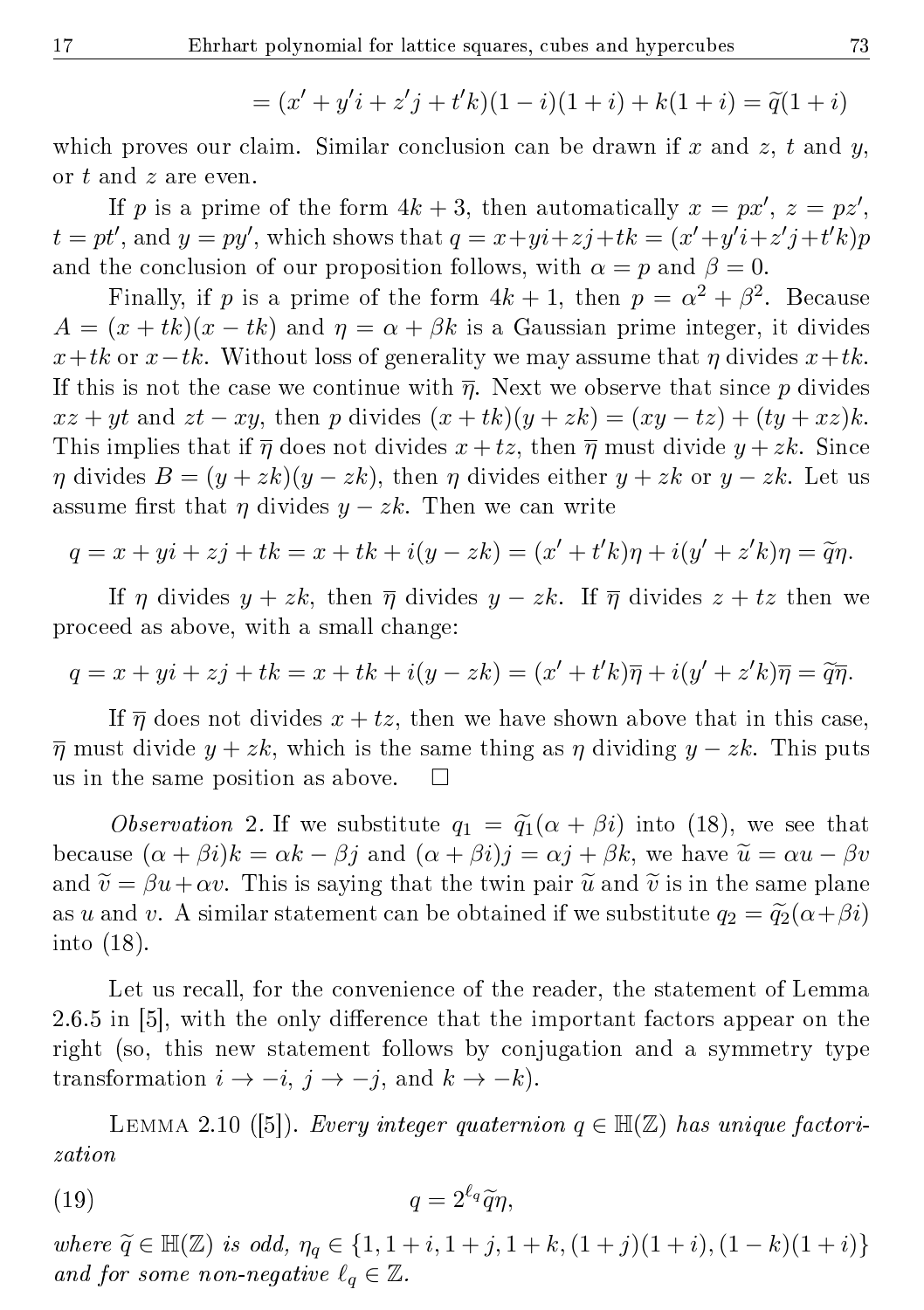This new statement follows by conjugation and a symmetry type transformation  $i \rightarrow -i$ ,  $j \rightarrow -j$ , and  $k \rightarrow -k$  from the original statement in [5].

THEOREM 2.11. (i) We assume that  $q_1$  and  $q_2$  in the parametrization (18) represented as in (19), are not right-divisible by quaternions of the form  $\pi$  =  $\alpha + \beta i$ ,  $|\pi| > 1$ , then the square in the parametrization (18) is minimal. (ii) The parametrization (18) represents all the integer squares.

*Proof.* (i) We observe first that under our hypothesis,  $\ell_{q_1} = \ell_{q_2} = 0$  and  $\eta_{q_1}, \eta_{q_2} \in \{1+j, 1+k\}$  in (19). By way of contradiction, if the construction of the square  $S = \{u, v\}$  in (18) is not minimal, there exists an integer square  $S_0 = \{u_0, v_0\}$  in the same plane in such a way S can be obtain from  $S_0$  by a simple transformation which involves two integer parameters  $\alpha$  and  $\beta$ :  $u =$  $\alpha u_0 + \beta v_0$  and  $v = -\beta u_0 + \alpha v_0$ . We may assume that  $p = \alpha^2 + \beta^2$  is a prime, otherwise we redefine the twin pair  $S_0$  in such a way this condition is satisfied. Let us first assume that  $p > 2$ . Since  $q_1$  is not right-divisible by  $\eta = \alpha + \beta i$ (which is a prime in  $\mathbb{H}(\mathbb{Z})$ ,  $\eta$  odd quaternion), we conclude that  $gcd(q_1, \overline{\eta})_r = 1$ (the right greatest-common divisor as defined in  $[5]$ ). By Theorem 2.6.6 in  $[5]$ , which is the equivalent of Bézout's relation in  $\mathbb{H}(\mathbb{Z})$ , we can find  $\gamma$  and  $\delta$  in  $\mathbb{H}(\mathbb{Z}[\frac{1}{2}$  $(\frac{1}{2}]$ ) such that

$$
\gamma q_1 + \delta \overline{\eta} = 1.
$$

If  $p = 2$ , then  $|u|^2 = |v|^2 = N(q_1)N(q_2) = 2|u_0|^2$  and so 2 divides  $N(q_1)$ or  $N(q_2)$ . Using Lemma 2.10 we conclude that  $q_1$  is of the form  $q'_1(1+k)$  or  $q'_1(1+j)$  with  $q'_1$  odd. So we can still obtain a Bézout's relation as above, with  $q'_1$  and  $\overline{\eta}$ , which can be easily transformed into one for  $q_1$  and  $\overline{\eta}$ .

Solving for  $u_0$ , the above system, in terms of u and v, we have

$$
u_0 = (1/p)(\alpha u - \beta v) = (1/p)q_1(\alpha + i\beta)k\overline{q_2}.
$$

Multiplying on the right with  $(1/p)(\alpha + i\beta)k\overline{q_2}$  the above Bézout's relation, we obtain

$$
\gamma u_0 + \delta k \overline{q_2} = (1/p)(\alpha + i\beta)k \overline{q_2}.
$$

From this relation we see that  $q_2 = \tilde{q}_2(\alpha - i\beta)$  for some  $\tilde{q}_2 \in \mathbb{H}(\mathbb{Z}[\frac{1}{2}])$  $\frac{1}{2}]$ ). Hence  $2^k q_2 = q_2'(\alpha - i\beta)$  for some  $q_2' \in \mathbb{H}(\mathbb{Z})$ . Using Lemma 2.10 again, we conclude that  $q_2$  is right divisible by  $\alpha - i\beta$  which is in contradiction with our hypothesis. Therefore, it must be true that the  $S = \{u, v\}$  in (18) is minimal.

(ii) Let us start with an arbitrary square,  $S_0$ . We then use Theorem 2.7 to find the reduced equations of the plane that it is contained in, as those given by  $(10)$ . Then we can apply the Theorem 2.4 twice, and finally use the two sets of parameters (8 in total) to construct a square  $S_1$ , with formulae (15). The quaternions involved have the property in part (i) (both odd), and so the square  $S_1$  is minimal. Then  $S_0$  can be written in terms of  $S_1$  using two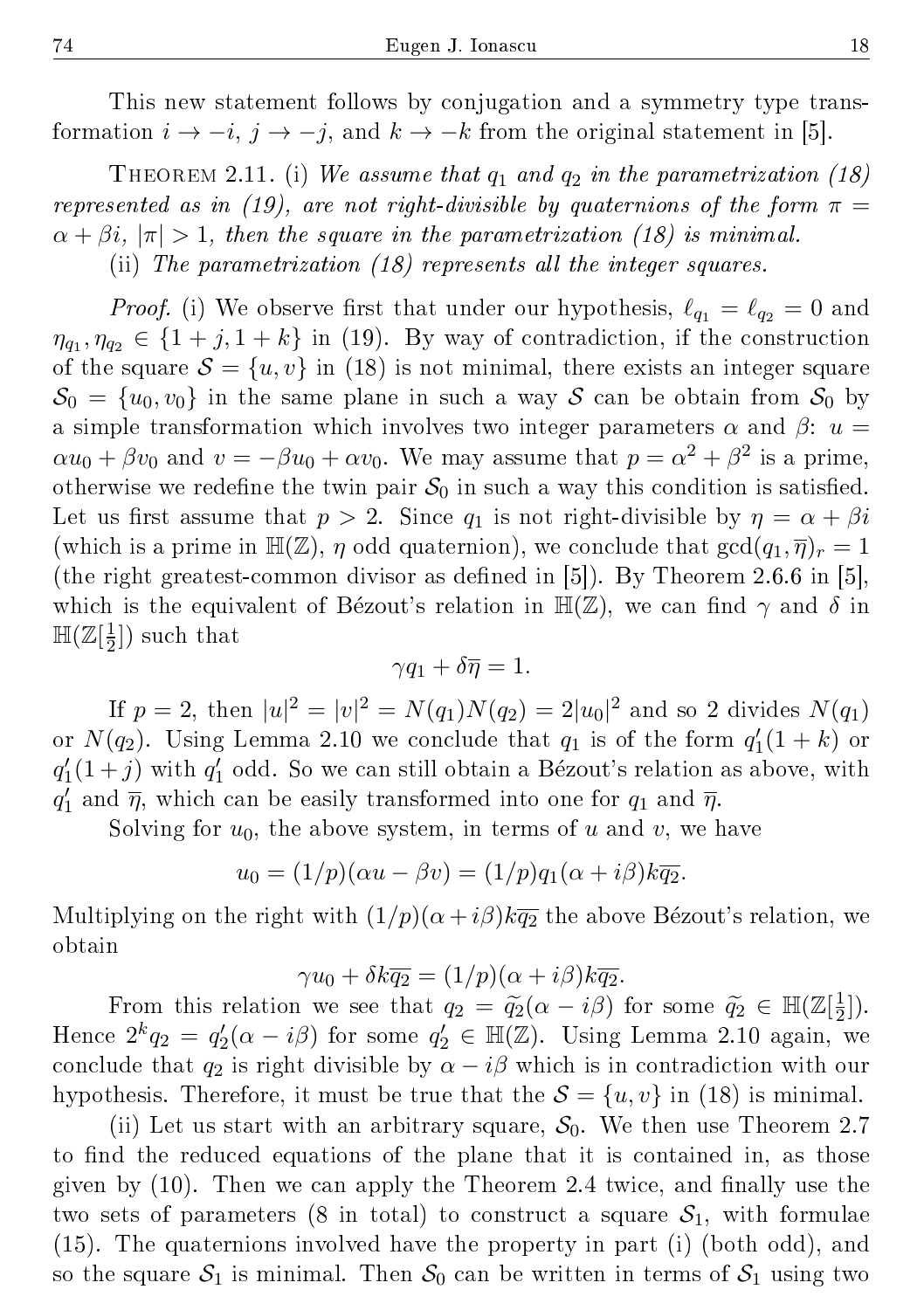numbers  $\alpha$  and $\beta$ . Using the substitutions described before the statement of the theorem, we can write  $S_0$  as in (18) by multiplying either of the quaternions by  $\alpha + \beta i$ .  $\Box$ 

THEOREM 2.12. Assuming we have two odd integer quaternions  $q_1$  and  $q_2$ as in  $(ii)$  in Theorem 2.11, then the fundamental domain of the integer lattice containing the square  $\{u, v\}$  in (18), has "volume" equal to  $V = lcm(N(q_1)),$  $N(q_2)$ ). The Ehrhart polynomial of the square (18) is

$$
E_{\Box}(t) = \gcd(N(q_1), N(q_2))t^2 + (D_1 + D_2)t + 1,
$$

where  $D_1 = \gcd(u_1, u_2, u_3, u_4)$  and  $D_2 = \gcd(v_1, v_2, v_3, v_4)$ .

Proof. This follows from Theorem 2.7 (part (ii)), Proposition 2.9 and the observation that  $lcm(N(q_1), N(q_2))^2 = a^2 + b^2 + c^2 = a'^2 + b'^2 + c'^2$  for some integers a, b, c, a', b', and c' with  $gcd(a, b, c, a', b', c') = 1$ .  $\Box$ 

Observation 3. To get back in dimension 3, we identified  $\mathbb{R}^3$  with the subspace of quaternions q for which  $Re(q) = 0$ . We have seen that only one Pythagorean quadruple equation is necessary:  $\Delta_{13} = \Delta_{12} = 0$  which implies  $\Delta_{14} = 0$ . To accomplish this, we can take  $q_1 = q_2 = q$  where q is odd. This implies that the most general square in dimension 3 is of the form (4) combined with the usual variations from dimension 2 in the respective plane:  $\tilde{u} = \alpha u - \beta v$ and  $\widetilde{v} = \beta u + \alpha v$  with  $\{u, v\}$  as in (4).

There seems to be plenty of numerical evidence that the sequence of almost perfect squares in dimension four is the set of all non-negative integers. Let us denote the set of all such numbers by  $APS<sub>4</sub>$ . We include some partial result in this direction.

THEOREM 2.13. (i) The set  $APS<sub>4</sub>$  contains all odd numbers.

(ii) The set  $APS_4$  contains all even numbers of the form  $p-1$  with p a prime  $p > 11$ .

*Proof.* (i) Let us take an odd k,  $k > 1$ , and a primitive Pythagorean quadruple representation  $k^2 = a^2 + b^2 + c^2$ . Without loss of generality we may assume that  $a$  is odd and both  $b$  and  $c$  are even. If we multiply this equality by 2, we obtain  $2k^2 = 2a^2 + 2b^2 + 2c^2 = 2c^2 + (a+b)^2 + (a-b)^2$ . Hence we can build the square  $u = (k, k, 0, 0)$  and  $v = (c, -c, a + b, a - b)$ . It is clear that  $D_1 = k$ and  $D_2 = 1$  (a−b and a+b are odd) as defined in Theorem 2.12. Since the sides have length  $k\sqrt{2}$  and the two equations defining the plane containing  $\{u,v\}$  are  $k^2 = (-c)^2 + b^2 + a^2 = (-c)^2 + a^2 + b^2$ , we conclude by Theorem 2.12 that the Ehrhart polynomial is  $E_{u,v}(t) = 2kt^2 + (k+1)t + 1$ . Hence  $E_{u,v}(-1) = k$ . This proves the first statement.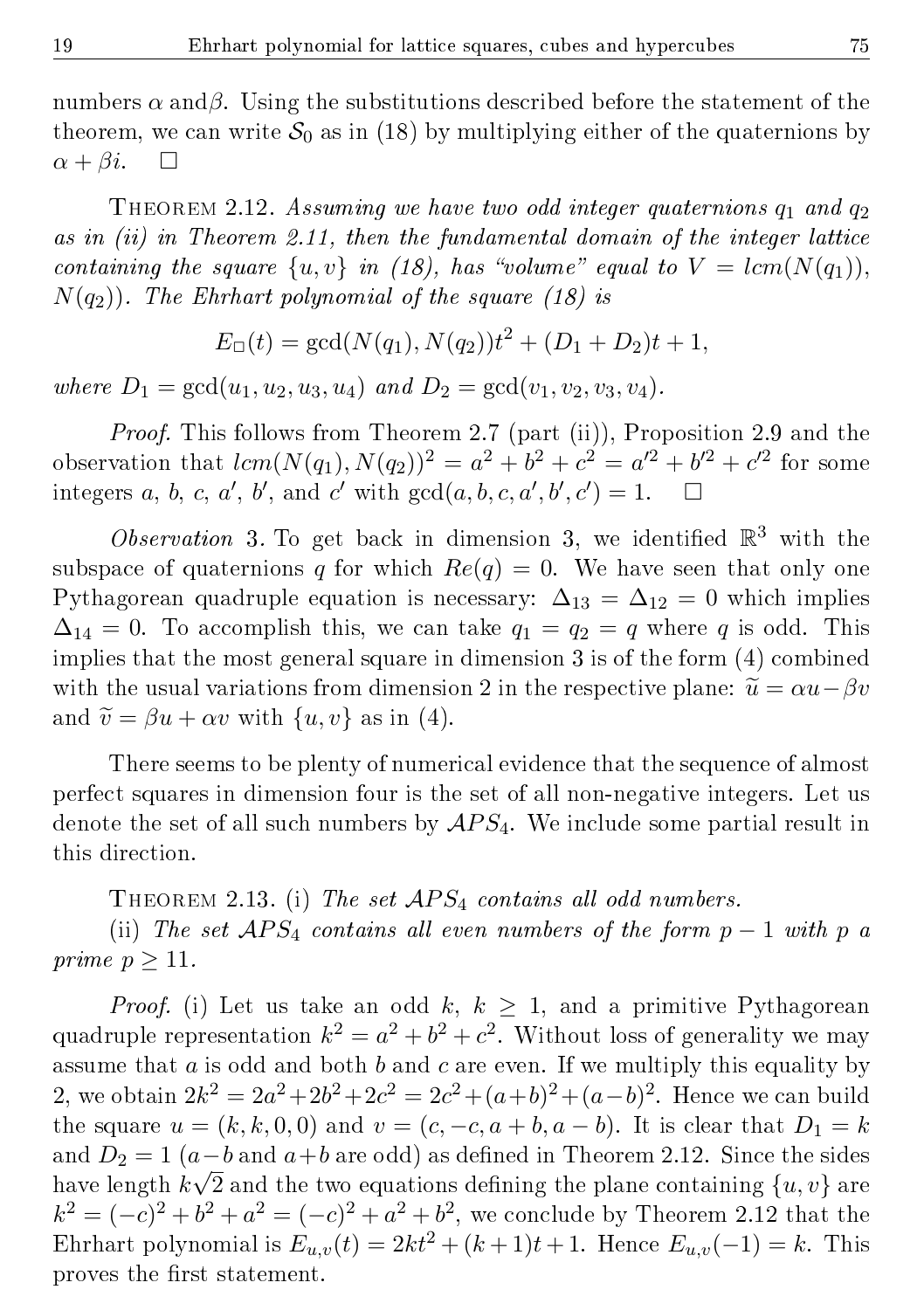(ii) If p is a prime  $p > 11$ , then we can find two distinct primitive Pythagorean quadruple representations  $p^2 = a^2 + b^2 + c^2 = a'^2 + b'^2 + c'^2$  and construct a square as in (18), whose Ehrhart polynomial is  $E(t) = pt^2 + (D_1 + D_2)t + 1$ , where  $D_i$  divide p. It is not possible to have  $D_i = p$  since this puts us in the position where one of the vectors defining the square, say  $u$ , is of the form  $u = (p, 0, 0, 0)$ . This leads essentially to only one equation which defines the plane containing  $\{u, v\}$ , but we have two different equations that define the plane. Hence, since  $E(-1) = p - 1$  the claim in (ii) follows.  $\square$ 

Numerical evidence shows that given an odd  $k \geq 9$ , one can find a square whose Ehrhart polynomial is  $E(t) = kt^2 + 2t + 1$ . For instance, for  $k = 2015$ we found  $u = (-836, 584, -1592, -697)$  and  $v = (-506, 1414, 203, 1328)$  that does the job.

#### 3. CUBES

If a general lattice cube in  $\mathbb{R}^3$  is given by the orthogonal matrix

(20) 
$$
C_{\ell} = \frac{1}{\ell} \begin{bmatrix} a_1 b_1 c_1 \\ a_2 b_2 c_2 \\ a_3 b_3 c_3 \end{bmatrix},
$$

with  $a_i$ ,  $b_i$  and  $c_i$  integers satisfying  $a_i a_j + b_i b_j + c_i c_j = \delta_{i,j} \ell^2$  for all i, j in  $\{1,2,3\}$ , we define  $d_i := \gcd(a_i,b_i,c_i)$ . It is clear that the  $d_i$  are divisors of  $\ell$ . Assuming that the matrix in (20) is irreducible (no smaller  $\ell$  can be used, which implies  $\ell$  odd), then we have shown in [19] the following.

THEOREM 3.1. Given a cube  $C_{\ell}$  constructed from a matrix as in (20), its Ehrhart polynomial is given by

(21) 
$$
L(C_{\ell}, t) = \frac{\ell^3 t^3 + \ell(d_1 + d_2 + d_3)t^2 + (d_1 + d_2 + d_3)t + 1 \text{ or }}{(\ell t + 1)[\ell^2 t^2 + (d_1 + d_2 + d_3 - \ell)t + 1]}, \ t \in \mathbb{N}.
$$

Similar formula takes place for the cubes in dimension four. In general, a square can be completed in various ways to a cube and even to a hypercube. Let us assume that the cube is given by the first three vectors in the rows of the following matrix

(22) 
$$
\begin{bmatrix} a_1 b_1 c_1 d_1 \\ a_2 b_2 c_2 d_2 \\ a_3 b_3 c_3 d_3 \\ a_4 b_4 c_4 d_4 \end{bmatrix},
$$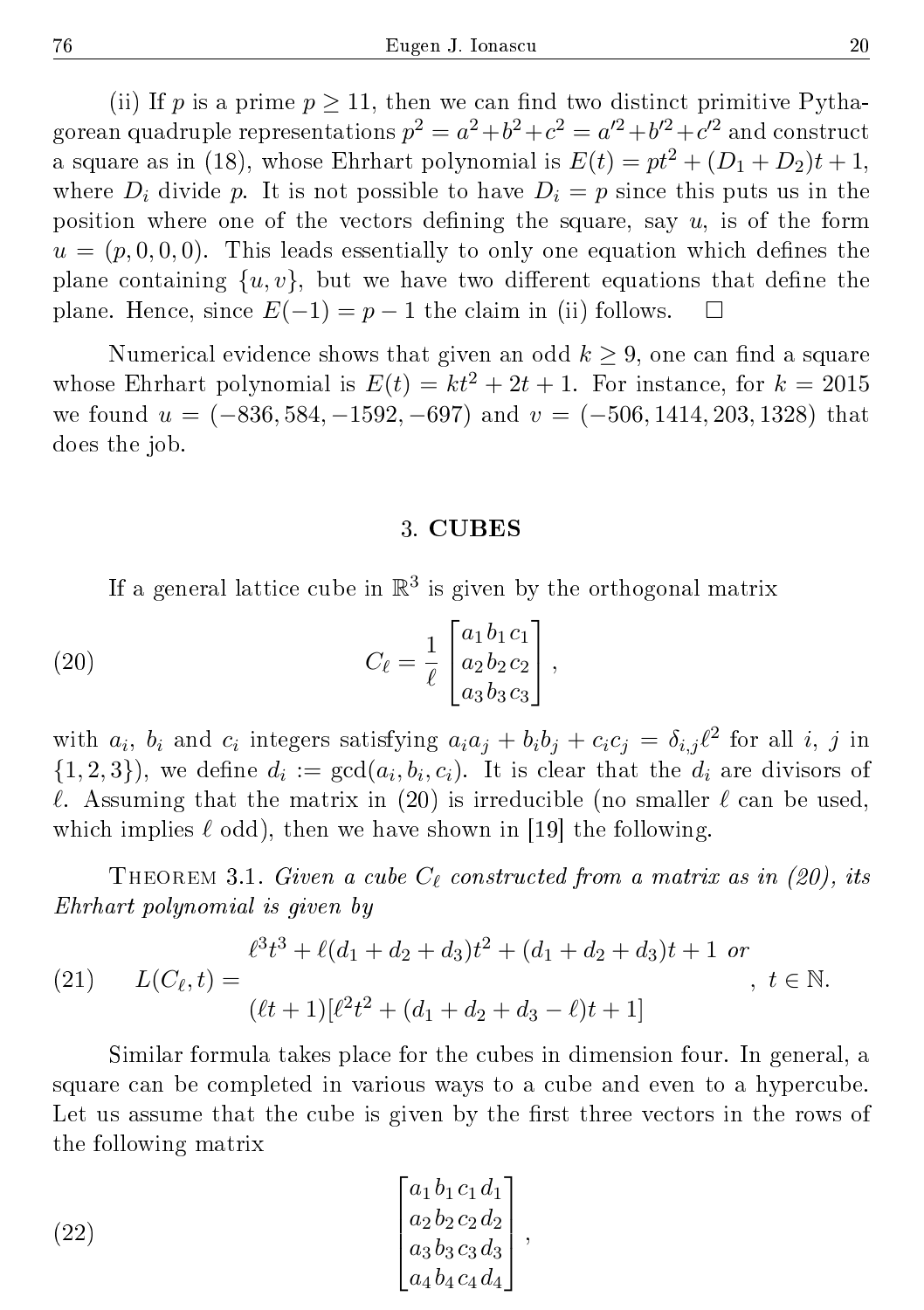with  $a_i$ ,  $b_i$ ,  $c_i$  and  $d_i$  integers  $a_ia_j + b_ib_j + c_ic_j + d_id_j = \delta_{i,j} \ell$  for all  $i, j$ in  $\{1,2,3,4\}$ ). In this case, we define  $D_i := \gcd(a_i,b_i,c_i,d_i)$  and  $\zeta_{ij}$  be the greatest common divisor of all the 2-by-2 determinants of the matrix

$$
\begin{bmatrix} a_i \, b_i \, c_i \, d_i \\ a_j \, b_j \, c_j \, d_j \end{bmatrix},
$$

for every i and j with  $1 \leq i < j \leq 3$ .

THEOREM 3.2. Given a cube  $C_{\ell}$  constructed from a matrix as in (22), its Ehrhart polynomial is given by

(23) 
$$
L(C_{\ell}, t) = \ell D_4 t^3 + \Delta t^2 + \Delta' t + 1, \quad t \in \mathbb{N},
$$

where  $\Delta := \zeta_{12} + \zeta_{13} + \zeta_{23}$  and  $\Delta' := D_1 + D_2 + D_3$ .

*Proof.* For the first coefficient the volume of the cube is  $\ell$ √  $\ell$  and the volume of the fundamental domain of the lattice containing it is equal to  $\sqrt{a_4^2 + b_4^2 + c_4^2 + d_4^2}/D_4 = \frac{\sqrt{\ell}}{D_4}$  $\frac{\sqrt{\ell}}{D_4}$ . For the second coefficient, the area of each of the six faces is  $\ell$ . Using the Theorem 2.11 to find the "volume" of the fundamental domain of the lattice containing the faces determined by rows i and j, we obtain  $\ell/\delta_{ij}$ , which implies the stated value of  $\Delta$ . Finally, for the coefficient  $\Delta'$ , we proceed like in the proof of Theorem 3.1 [19]. The main idea is essentially based on the fact that the topological equivalent in our cube to  $[0, 1)^3$  (containing  $\kappa$  lattice points) has the fundamental domain property: the dilation with a factor  $t$  contains exactly  $t^3\kappa$  lattice points. This implies that  $\kappa = \ell D_4$  and so

$$
\ell D_4 = 1 + (\ell D_4 - \Delta + \Delta' - 1) + \sum_{ij} (\zeta_{ij} - (D_i + D_j) + 1) + \sum_i (D_i - 1).
$$

Solving for  $\Delta'$  we obtain the stated value in the theorem.  $\square$ 

#### 3.1. Hypercubes

Hypercubes in dimension four can be constructed using quaternion techniques described earlier. A few orthogonal matrices in dimension 4, together with the Ehrhart polynomial associated to the corresponding hypercube, are included next:

$$
\frac{1}{\sqrt{2}} \begin{bmatrix} 1 & 1 & 0 & 0 \\ 1 & -10 & 0 & 0 \\ 0 & 0 & 1 & 1 \\ 0 & 0 & 0 & -1 \end{bmatrix}, \frac{1}{\sqrt{3}} \begin{bmatrix} 1 & 1 & 1 & 0 \\ -1 & 1 & 0 & 1 \\ 0 & -11 & 1 & 0 \\ -1 & 0 & 1 & -1 \end{bmatrix}, \frac{1}{2} \begin{bmatrix} 1 & 1 & 1 & -1 \\ -1 & 1 & 1 & 1 \\ 1 & -1 & 1 & 1 \\ 1 & 1 & -1 & 1 \end{bmatrix},
$$
  
\n
$$
4t^4 + 8t^3 + 8t^2 + 4t + 1 \t 9t^4 + 12t^3 + 6t^2 + 4t + 1 \t 16t^4 + 16t^3 + 12t^2 + 4t + 1
$$
  
\n
$$
= (2t^2 + 2t + 1)^2 \t 2(t + 1)(3t + 1)(3t^2 + 1) \t 2(t + 2t^2 + 4t + 1)
$$
  
\n
$$
= (1 + 2t + 4t^2)^2
$$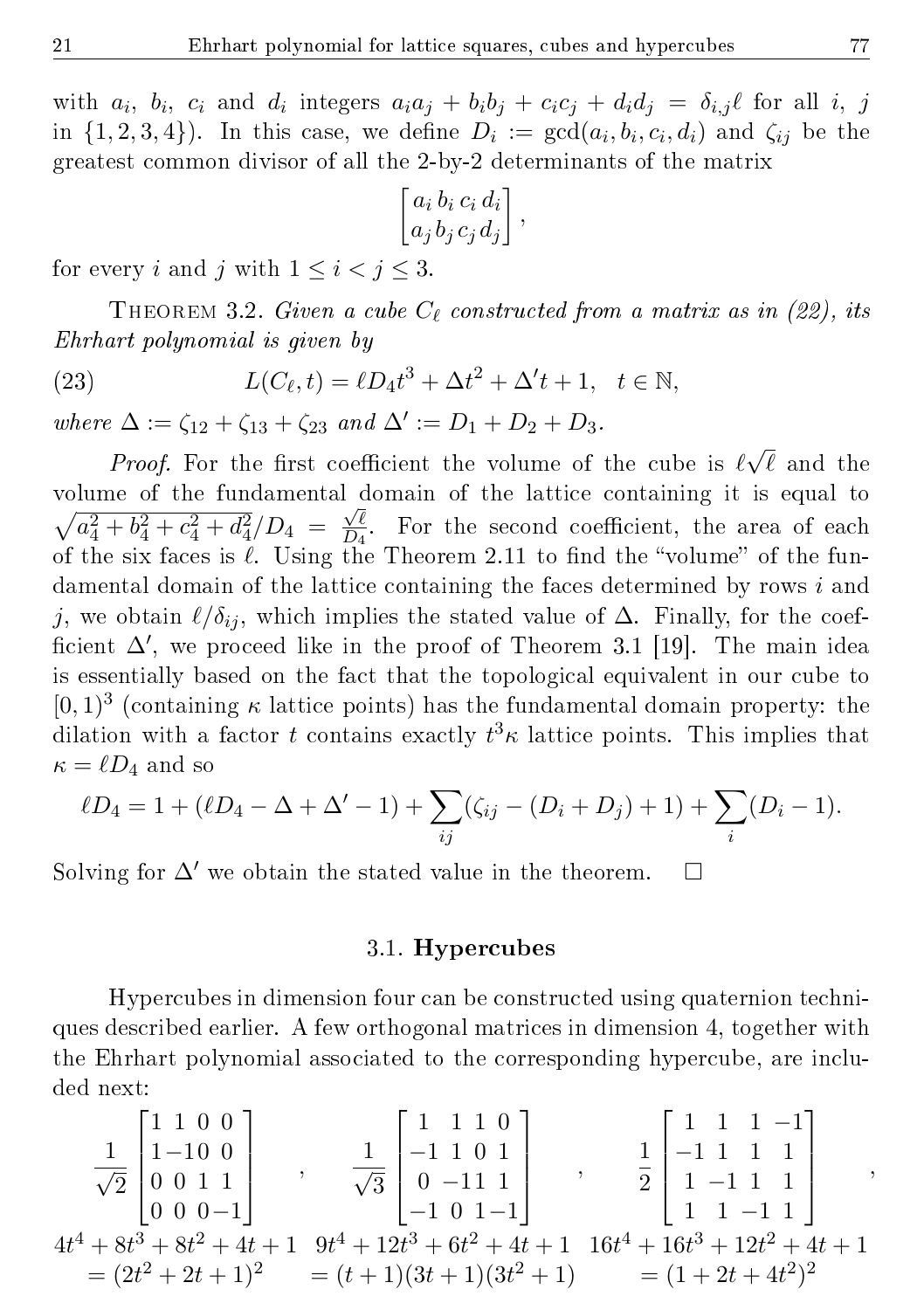$$
\frac{1}{\sqrt{5}} \begin{bmatrix} 2 & 1 & 0 & 0 \\ 1 & -20 & 0 \\ 0 & 0 & 2 & 1 \\ 0 & 0 & 1 & -2 \end{bmatrix}, \frac{1}{\sqrt{6}} \begin{bmatrix} 2 & 1 & 1 & 0 \\ 1 & -2 & 0 & 1 \\ 1 & 0 & -2 & -1 \\ 0 & 1 & -1 & 2 \end{bmatrix}, \frac{1}{\sqrt{7}} \begin{bmatrix} 2 & 1 & 1 & 1 \\ 1 & -2 & -1 & 1 \\ 1 & 1 & -2 & -1 \\ 1 & -1 & 1 & -2 \end{bmatrix},
$$
  
\n
$$
25t^4 + 20t^3 + 14t^2 + 4t + 1 \t 36t^4 + 24t^3 + 8t^2 + 4t + 1 \t 49t^4 + 28t^3 + 6t^2 + 4t + 1
$$
  
\n
$$
= (1 + 2t + 5t^2)^2
$$
  
\n
$$
\frac{1}{3} \begin{bmatrix} 30 & 0 & 0 \\ 0 & 2 & 1 \\ 0 & -2 & 2 \end{bmatrix}, \frac{1}{3} \begin{bmatrix} 2 & 2 & 1 & 0 \\ 2 & -2 & 0 & 1 \\ 1 & 0 & -2 & -2 \\ 0 & 1 & -2 & 2 \end{bmatrix}, \frac{1}{\sqrt{10}} \begin{bmatrix} 2 & 2 & 1 & 1 \\ 2 & -2 & -1 & 1 \\ 1 & 1 & -2 & -2 \\ 1 & -2 & -2 \end{bmatrix},
$$
  
\n
$$
81t^4 + 54t^3 + 18t^2 + 6t + 1 \t 81t^4 + 36t^3 + 6t^2 + 4t + 1 \t 100t^4 + 40t^3 + 16t^2 + 4t + 1
$$
  
\n
$$
= (3t + 1)^2(9t^2 + 1)
$$
  
\n
$$
\frac{1}{\sqrt{10}} \begin{bmatrix} 3 & -10 & 0 \\ 1 & 3 & 0 & 0 \\ 0 & 0 & 3 & 1 \\ 0 & 0 & 1 & -3 \end{bmatrix}, \frac{1}{\sqrt{11}} \begin{bmatrix} 3 & 1 & 1 & 0 \\ 1 & -3 & 0 & 1
$$

We see that several of these examples are cross polytopes (squares in two dimensions) and indeed the resulting polynomial is the product of the smaller degree polynomials involved. Let us assume that in general we have

(24) 
$$
H_{\ell} = \frac{1}{\sqrt{\ell}} \begin{bmatrix} a_1 b_1 c_1 d_1 \\ a_2 b_2 c_2 d_2 \\ a_3 b_3 c_3 d_3 \\ a_4 b_4 c_4 d_4 \end{bmatrix},
$$

where  $a_i a_j + b_i b_j + c_i c_j + d_i d_j = \delta_{ij} \ell$  for  $i, j \in \{1, 2, 3, 4\}$ . We define  $D_i =$  $\gcd(a_i, b_i, c_i, d_i)$  for  $i \in \{1, 2, 3, 4\}$  and assume that  $H_\ell$  is irreducible, i.e.,  $gcd(D_1, D_2, D_3, D_4) = 1$ . The Ehrhart polynomial associated to the hypercube constructed in a natural way using the orthogonal matrix  $H_\ell$  is then

(25) 
$$
E_{H(\ell)}(t) = \ell^2 t^4 + \alpha_1 t^3 + \alpha_2 t^2 + \alpha_3 t + 1.
$$

PROPOSITION 3.3. With the notation introduced earlier  $\alpha_1 = \ell(D_1 + D_2 +$  $D_3 + D_4$ ).

*Proof.* Let us look at a 3-dimensional face, say generated by first three rows of (22). Its volume is  $\ell\surd \ell$  and the volume of the lattice containing it is equal to  $\sqrt{a_4^2 + b_4^2 + c_4^2 + d_4^2}/D_4 =$ √ `  $\frac{\sqrt{\ell}}{D_4}$ . Since there are eight such faces the general theory gives the value claimed.

.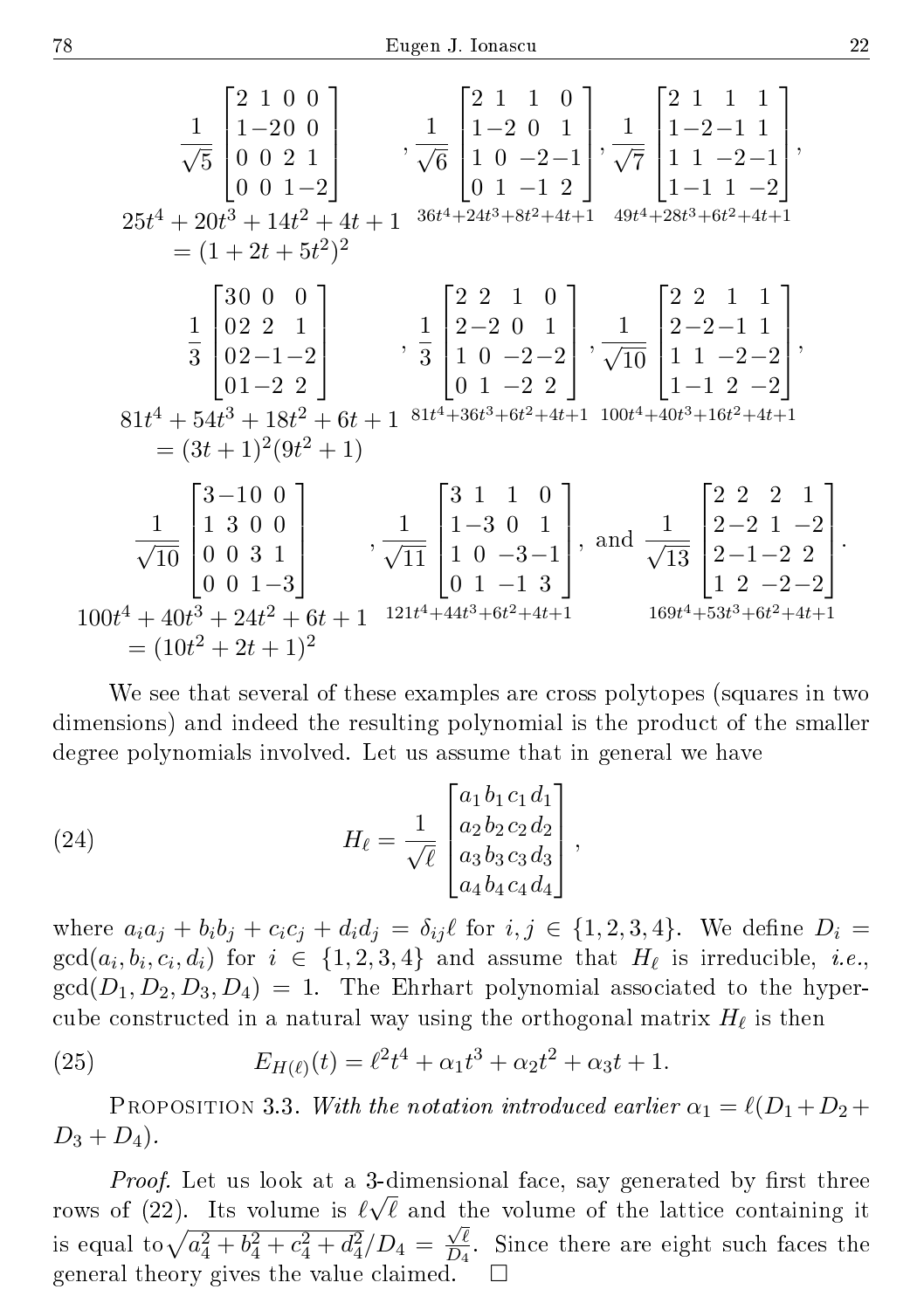THEOREM 3.4. We have

(26) 
$$
\alpha_2 = \alpha_3 + \delta - \Delta,
$$

where  $\delta = \sum_{1 \leq i < j \leq 4} \zeta_{ij}$  and  $\Delta = D_1 + D_2 + D_3 + D_4$ .

Proof. We are going to use the same property of the part of hypercube that is topologically equivalent to  $[0,1)^4$ , as in the proof of Theorem 3.2. The balancing of points in each of the corresponding sets of the partition

$$
[0,1)^{4}
$$
  
= (0,0,0,0)  $\cup$  (0,1)<sup>4</sup>  $\bigcup_{all \, four \, 3D \, cubes} (0,1)^{3} \bigcup_{all \, six \, 2D \, faces} (0,1)^{2} \bigcup_{all \, four \, 1D \, sides} (0,1)$ 

gives (using Theorem 3.2 )

$$
\ell^2 = 1 + (\ell^2 - \alpha_1 + \alpha_2 - \alpha_3 + 1) + (\ell \Delta - 2\delta + 4\Delta - 4) + \sum_{1 \le i < j \le 4} (\zeta_{ij} - (D_i + D_j) + 1) + \Delta - 4.
$$

From this, one can easily derive  $(26)$ .  $\Box$ 

Looking at the examples we have so far, we notice that  $\alpha_3 = \Delta$ , and so the Ehrhart polynomial of an hypercube would result into the following simple form

(27) 
$$
E_{H(\ell)}(t) = \ell^2 t^4 + \ell \Delta t^3 + \delta t^2 + \Delta t + 1.
$$

This is indeed the case since it follows from Theorem 9.9 in [2]. Of course, one may want to look into all these concepts for dimensions bigger than four, although it seems that very little is known about the essentially new related objects in dimensions five or beyond. For other further developments, it may be useful to analyze the roots or calculate better bounds for them, such as those in [3], for the type of polytopes studied here.

#### REFERENCES

- [1] A. Barvinok, Integer Points in Polyhedra. Zur. Lect. Adv. Math., European Mathematical Society, Zürich, 2008.
- [2] M. Beck and S. Robins, Computing the Continuous Discretely: Integer-Point Enumeration in Polyhedra. Undergrad. Texts Math., Springer-Verlag, New York, 2015.
- [3] M. Beck, J.A. Deloera, M. Develin, J. Pfeifle and R. Stanley, Coefficients and roots of Ehrhart polynomials. Contemp. Math.  $374$  (2005), 15-36.
- [4] S. Cooper and M. Hirschhorn, On the number of primitive representations of integers as  $a \ sum \ of \ squares.$  Ramanujan J. 13 (2007), 7-25.
- [5] G. Davidoff, P. Sarnak and A. Valente, *Elementary Number Theory, Group Theory and* Ramanujan Graphs. London Math. Soc. Stud. Texts 55, Cambridge, 2003.
- [6] M. Beck, R. Diaz and S. Robins, The Frobenius problem, rational polytopes, and Fourier-Dedekind sums. J. Number Theory 96 (2002),  $1-21$ .